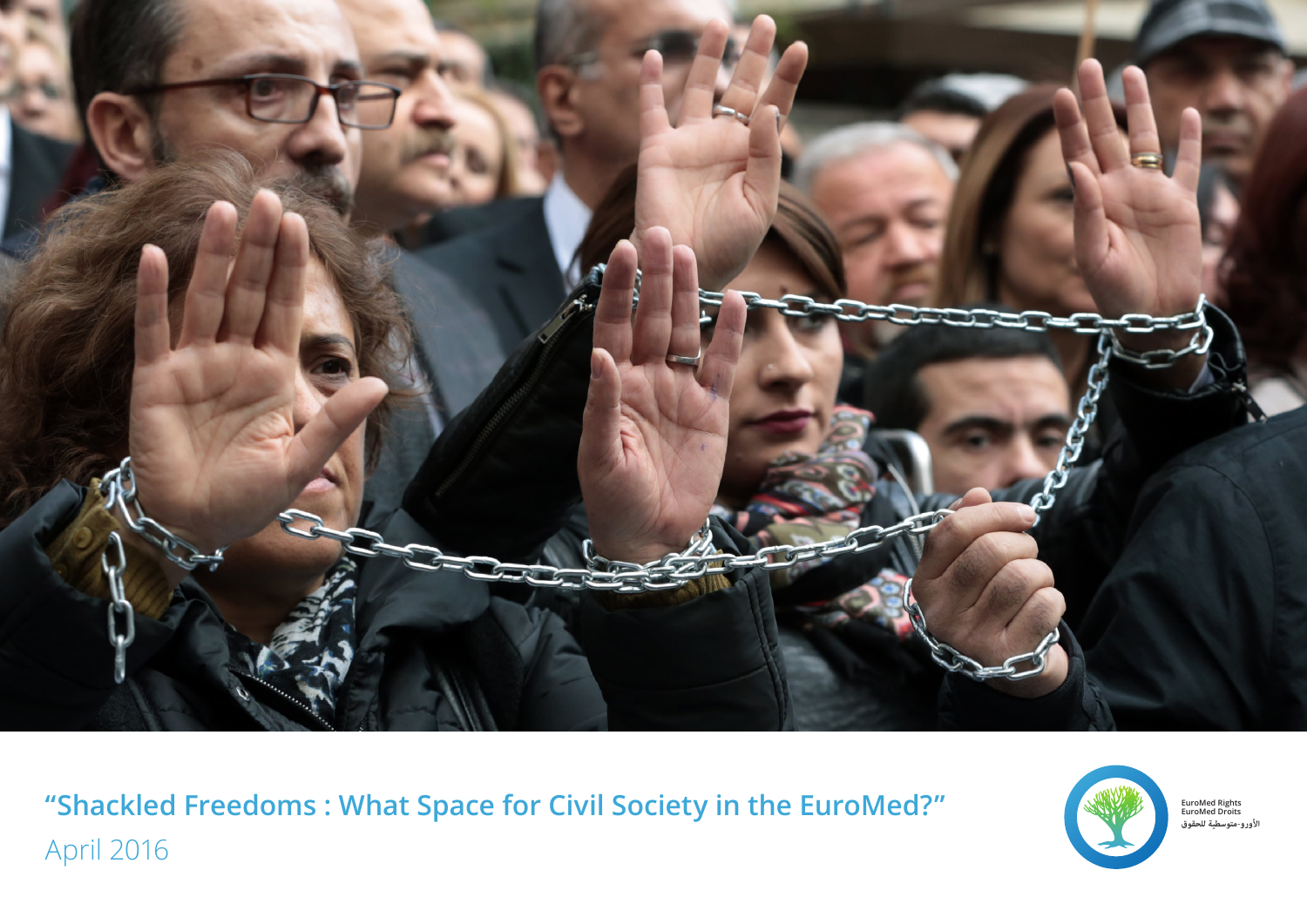## **"Shackled Freedoms : What Space for Civil Society in the EuroMed?"**

Report drawn up following the discussion and dialogue seminar organised by EuroMed Rights Brussels, 23-24 APRIL 2016



**الأورو-متوسطية للحقوق**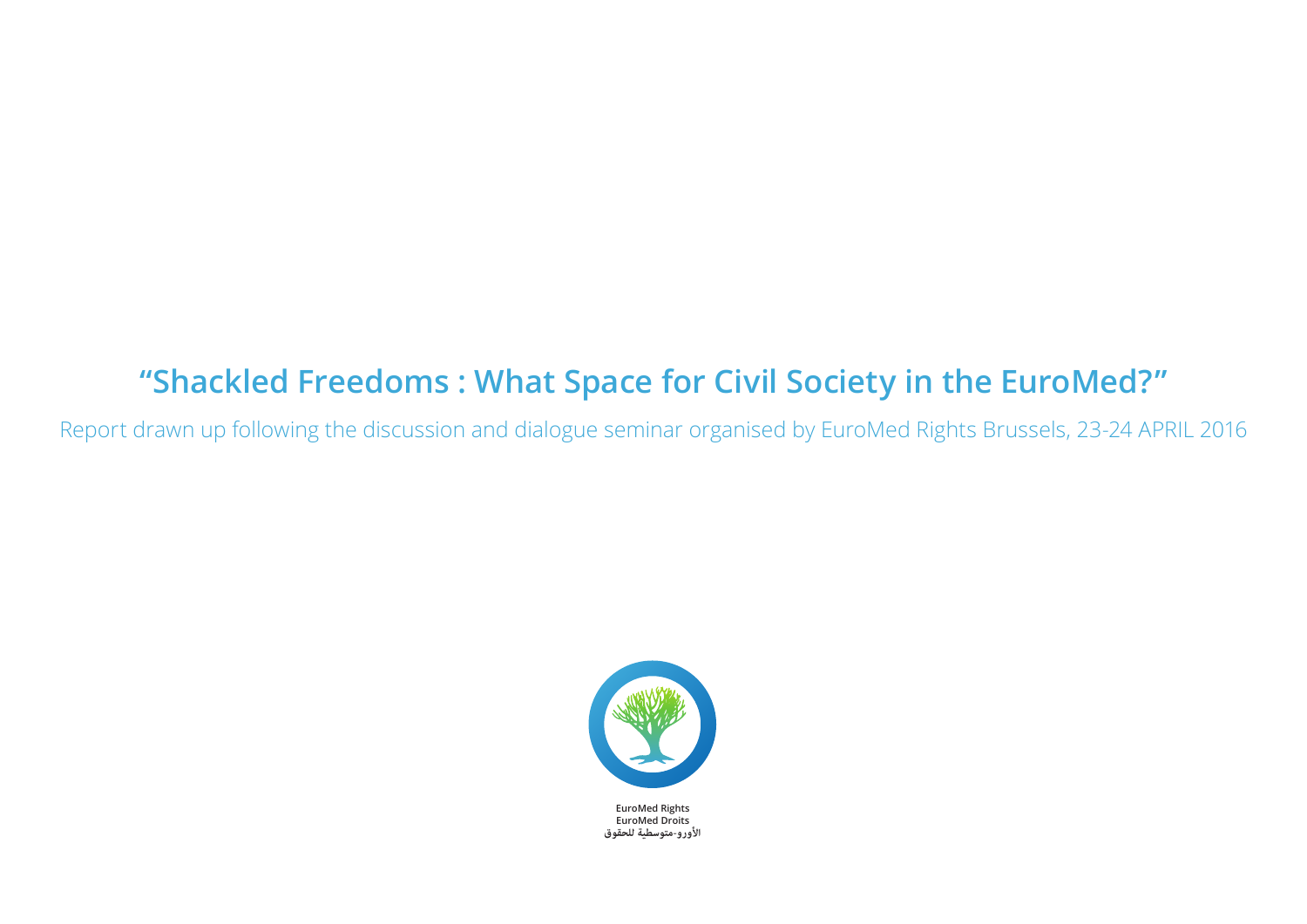## **Contents**

| 1. Introduction and Methodology                                | $\overline{4}$ |
|----------------------------------------------------------------|----------------|
| 2. Shrinking Space for Civil Society: Concepts and Definitions |                |
| Shrinking Space for Civil society: a Worldwide Trend           |                |
| 3. Situation in the Euro-Mediterranean Region                  |                |
| 1. Legal Restrictions                                          |                |
| 2. Extra-Legal Restrictions                                    | 10             |
| 3. The Ambivalent Role of some Non-state Actors                | 12             |
| 4. Security Policies and Impact on Civil Society               | 13             |
| 4. Responses from Civil Society Organisations                  | 15             |
| 1. Advocacy                                                    | 15             |
| 2. Building Alliances                                          | 17             |
| 3. Mobilisation and Awareness                                  | 17             |
| 4. The use of Justice and International Bodies                 | 18             |
| 5. Recommendations and Suggestions for Action                  | 20             |
| 1. Recommendations for the European Union                      | 20             |
| 2. Recommendations for Civil Society                           | 21             |
| 6. Appendix                                                    | 22             |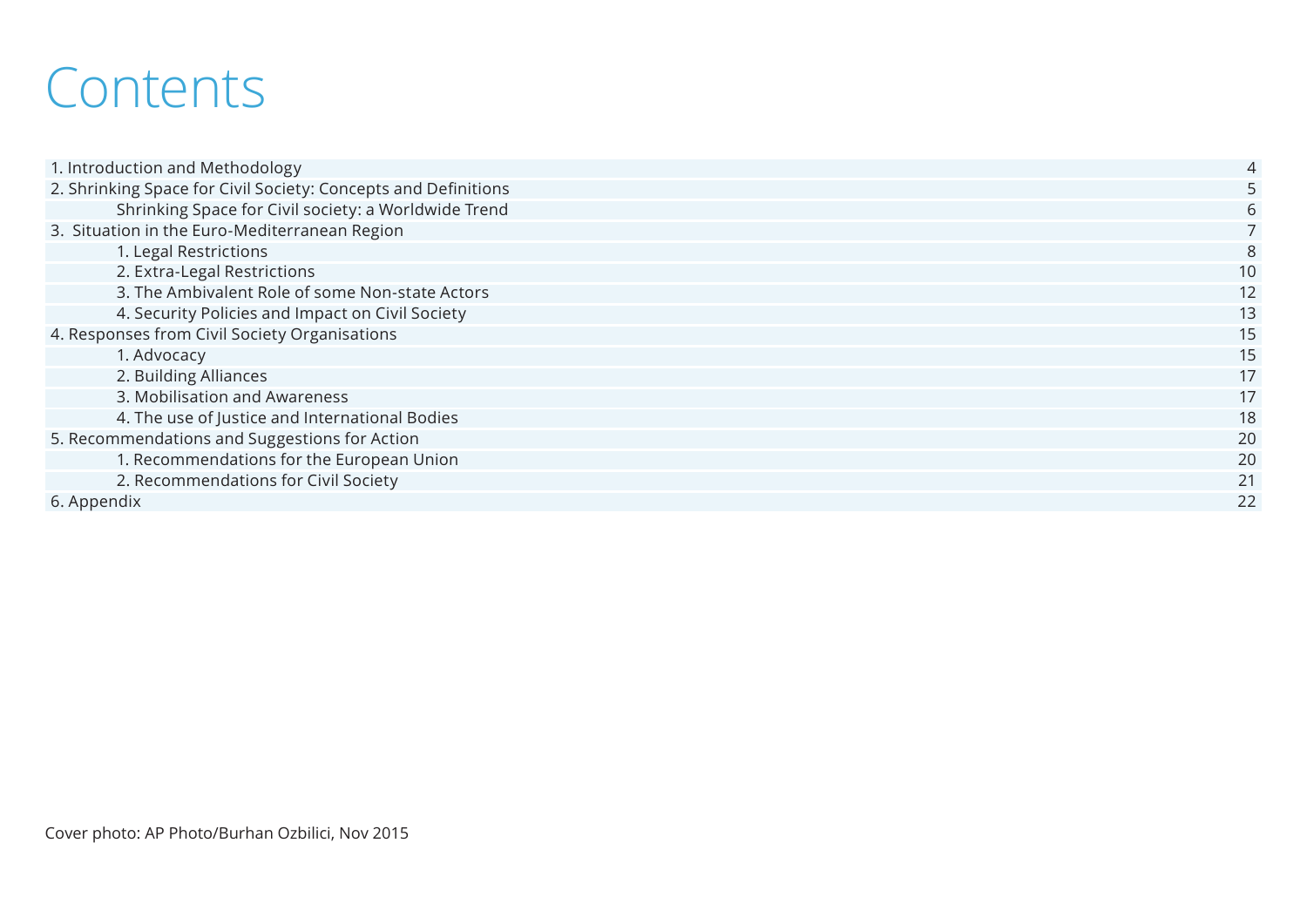# <span id="page-3-0"></span>1. Introduction and Methodology

The freedoms of assembly and association are a priority for EuroMed Rights since its inception in 1997. EuroMed Rights has acquired great expertise on the subject through years of specialised work and numerous studies, supported by the "Freedom of association and assembly" working group which gathers twenty member associations of the network throughout the euro-Mediterranean region.

Combatting the shrinking space for civil society in the region, supporting human rights organisations and promoting a more favourable environment for civil society actors remain strategic objectives of the Network's Work Plan for 2015-2018.

This report follows the seminar about "Combatting the shrinking of civil society space", organised by EuroMed Rights, 22-24 April 2016, in Brussels. The meeting brought together about twenty organisations from North Africa, the Middle East and Europe.

This seminar was preceded by a one-day meeting focused on the new European Neighbourhood Policy (ENP)<sup>1</sup> and civil society participation opportunities in its implementation and evaluation with the participation of many representatives of European institutions and Non-governmental organisations based in Brussels. The 23-24 April seminar focused on the exchange of experience between civil society organisations in the region to fight against the multifaceted restrictions they face. The impact of security and anti-terrorist policies was particularly highlighted, and recommendations were made for joint action to protect the scope of civil society and influence the European policies in this direction with Southern neighbouring.

This report aims to analytically present the experiences and testimonies gathered during this seminar. It is therefore more than an account, it is an inventory of obstacles and repression against civil society in the euro-Mediterranean region, and it synthetically presents relevant experiences and recommendations directly from the actors.

<sup>1</sup> See the Report on the ENP seminar What space for civil society in the implementation of the ENP-South? Brussels, 22 April 2016.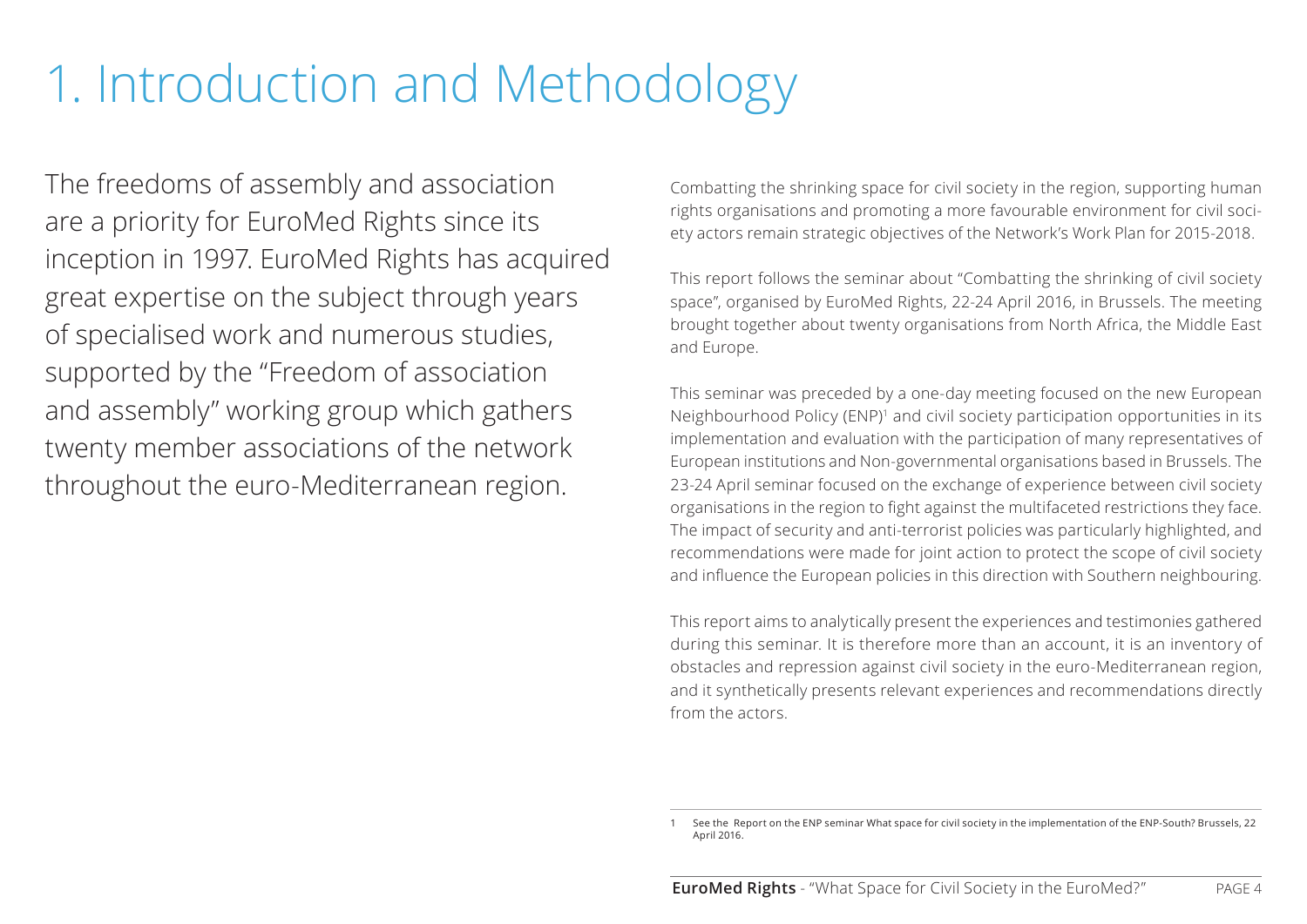# <span id="page-4-0"></span>2. Shrinking Space for Civil Society: Concepts and Definitions

The existence of an independent civil society is one of the cornerstones of a democratic political system. The actors of civil society, such as organisations, allow the expression and claims of collective interests and the participation of the population in the process of debate and public decision making.

The definition of the contours of civil society is deeply political and controversial. As emphasised in this report, during the seminar some participants expressed that some groups are self-defining as actors of civil society but in truth act against democracy and human rights.

**The Office of the United Nations High Commissioner for Human Rights defines civil society as "individuals or groups who voluntarily engage in forms of public participation and actions with common interests" 2. It gives the following examples (not exhaustive) of civil society:**

- » Human rights defenders, including Internet activists and organisations defending human rights (NGOs, organisations, victim groups);
- » Alliances and networks (women's rights, children's rights, environmental issues, LGBTI etc.);
- » Community groups (indigenous people, minorities, rural communities etc);
- » Faith-based groups (churches, religious groups);
- » Federations (unions and professional associations, student associations etc);
- » Social movements (peace movements, democracy movements, student movements etc.)

The scope of civil society is the place occupied by civil society within society, the environment as well as the framework of civil society and the links between its actors, the state, the private sector and the general public.

The UN experts also indicate that certain conditions are necessary for the existence of a free and independent civil society. States, under their international commitments to human rights, have the obligation to create the legal, but also economic, social and cultural conditions that actively support the skills and abilities that people have, individually or in groups, to become involved in civic activities.

In practice, this means creating a supportive political and public environment; a incentive legislative framework; a free flow of information; long-term support and resources; the existence of spaces for dialogue and collaboration; and no interferences by the state in organisation activities. The freedoms of expression, peaceful assembly and association as well as the right to participate in public affairs are fundamental rights, as their observance enables a favourable environment for civil society.

<sup>2</sup> [Practical guide for civil society. The scope of civil society and the United Nations' Human Rights system](http://www.ohchr.org/Documents/AboutUs/CivilSociety/CS_space_UNHRSystem_Guide_fr.pdf), High Commissioner for Human Rights of the United Nations.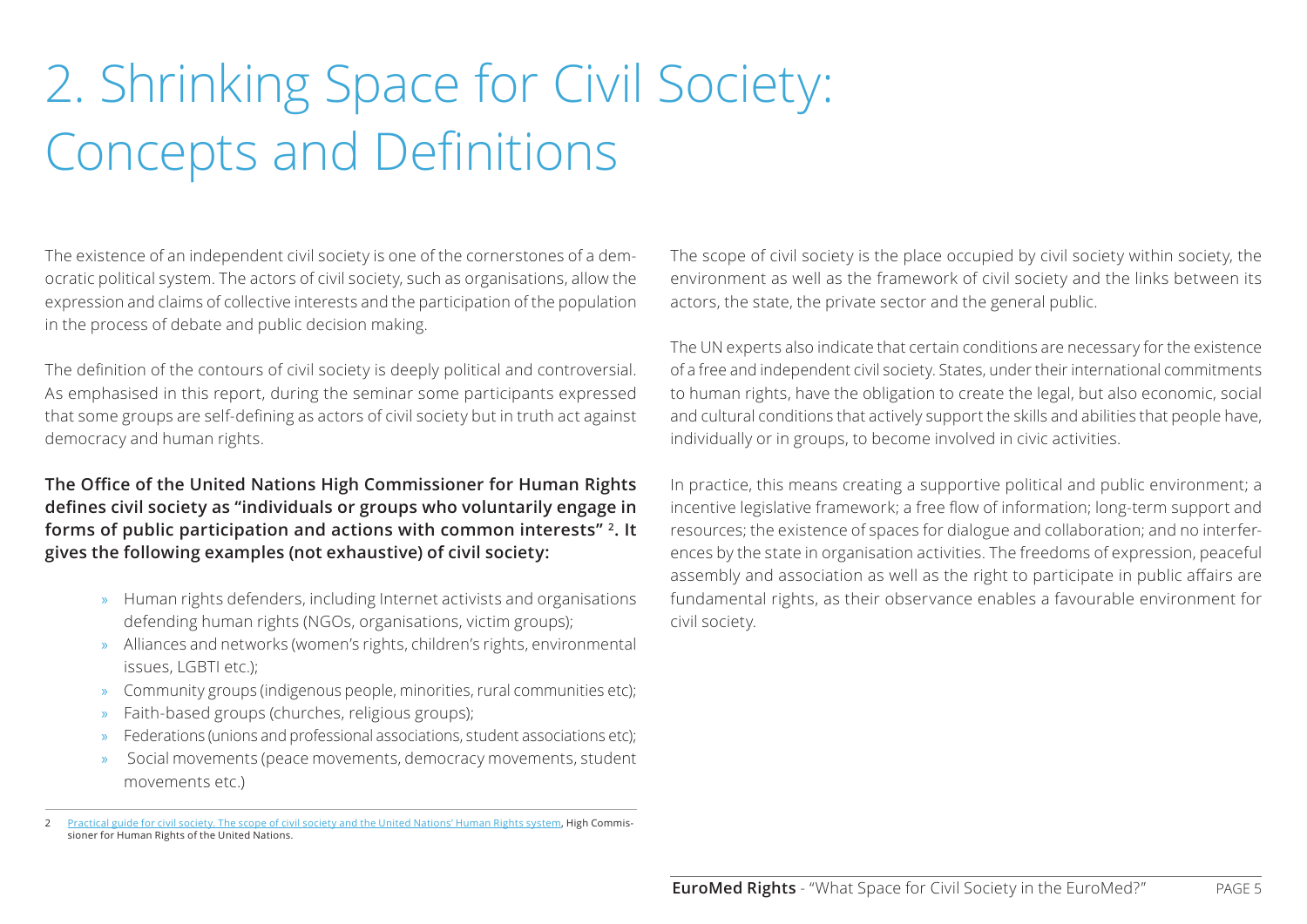## <span id="page-5-0"></span>Shrinking Space for Civil Society: a Worldwide Trend

Around the world, governments are finding new forms of civil society repression. These measures that stifle civil society are aimed at the forms of mobilisation that have emerged in the 21st century, such as the massive use of the Internet and social networks or the permanent occupation of public spaces.

Since 2012, [the International Center for Not-for-Profit Law \(ICNL\)](http://www.icnl.org/research/monitor/index.html) has documented restrictive legislative changes to civil society in 60 countries. Most of these new provisions are aimed at association registration, foreign funding and barriers to public meetings and demonstrations.

CIVICUS has documented between 2012 and 2013 more than 400 threats to civil society worldwide. In a report published in 2013, this platform identified five key trends in the repression of civil society: the aggravation of restrictions on a legislative level; the administrative closure of organisations; violence and killings of activists and human rights defenders; imprisonment of activists; and repression against civil society organisations (CSOs) and defenders who cooperate with United Nations agencies.

International bodies of Human Rights also noted the shrinking space for civil society, and alerted the States and public opinion about it. The United Nations Human Rights Council adopted several resolutions. The most recent, [27/31](http://ap.ohchr.org/documents/F/HRC/d_res_dec/A_HRC_27_L27_rev1.pdf), adopted in 2014, acknowledges "the vital importance of involving civil society at all levels in the governance process and in promoting good governance" and calls on States to "create and maintain, in law and practice, a safe and supportive environment, in which civil society can operate without interference or threat."

The European Union has also taken note of this issue by including it in its Action Plan for Human Rights and Democracy 2015 - 2019, the Action Item 10 includes: assessing the legal and practical environment for CSOs and taking measures to counteract threats; publicly and privately condemning the restrictions to freedom of association and assembly as well as attacks against HRDs and CSOs, and raising these issues in all bilateral meetings, forums etc.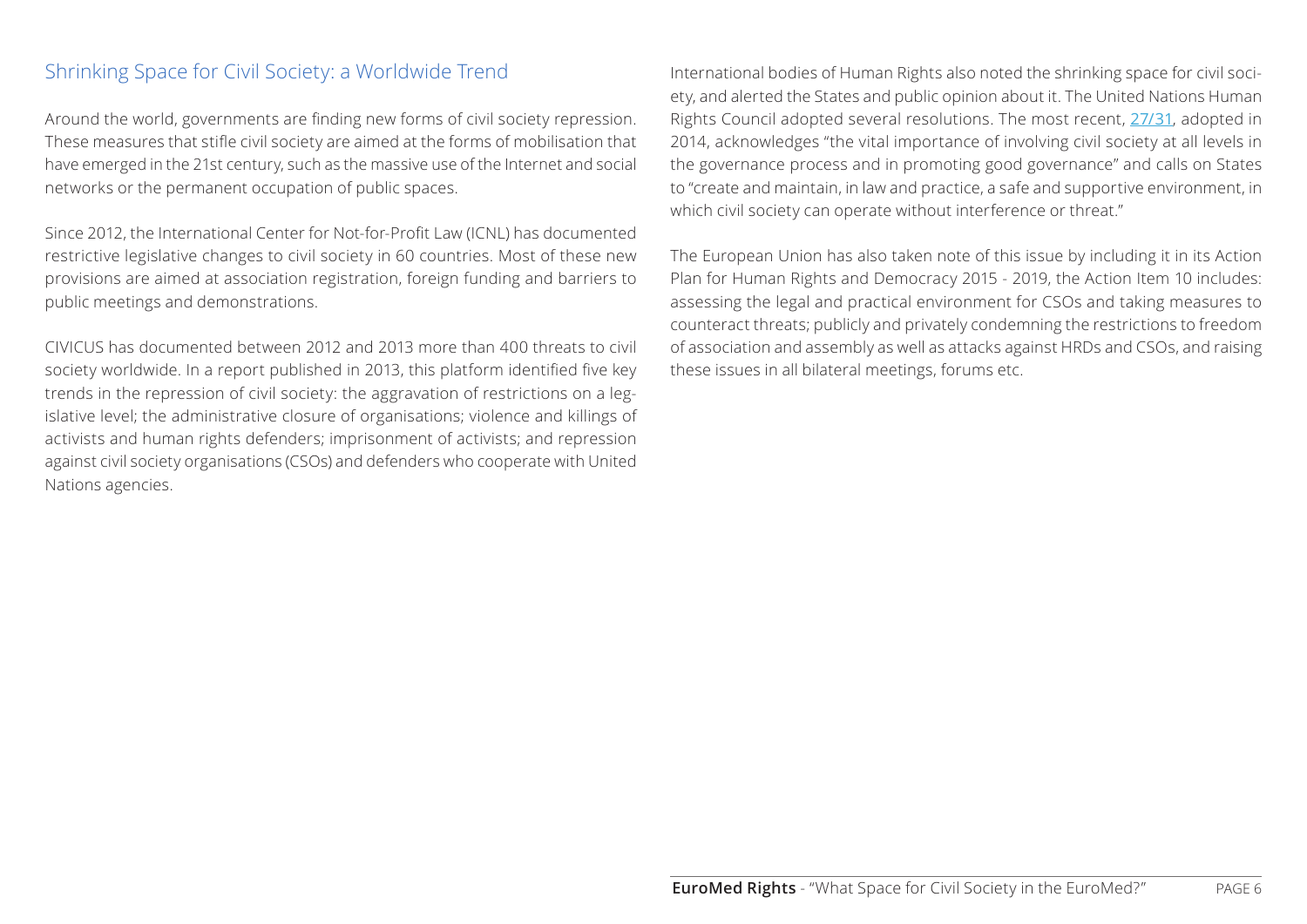## <span id="page-6-0"></span>3. Situation in the Euro-Mediterranean Region

The Euro-Mediterranean region is paradigmatic of this narrowing of civil society space. It is interesting to note that this trend, although of varying intensity depending on the country, is observed in the countries of North Africa and the Middle East, but also in consolidated democracies in Europe.

We are compelled to acknowledge this regression after the hope of openness and progress raised by the 2011 uprisings in many Arab countries. A "counterrevolutionary" trend of the regimes in place nowadays is clearly at work in order to maintain an illusory status quo. Human rights defenders and civil society face a growing arsenal of repressive measures in law, but above all in practice, and numerous violations, sometimes mounting to arbitrary imprisonment etc. In some countries, the failure of governments to respond to peaceful demands of civil society and to the aspirations of the people eventually turn into armed conflict (Syria).

In countries of the European Union, despite legal safeguards and the human rights "shared values" rhetoric, civil society is under pressure. The protest against austerity policies in the context of economic and social crisis has caused the emergence of new citizen movements and forms of mobilisation (such as the occupation of public space), which are sometimes met with forceful opposition from the authorities. The anti-terrorism policies are also source of legal reforms and practices that go against individual freedoms and rights of assembly, association and expression.

There is often a continuum of repressive measures which articulates laws targeting independent organisations, freedom of expression and assembly, as well as stigmatising discourses and campaigns of media "lynching" targeting supporters and opponents, judicial harassment leading to imprisonment, threats and intimidation, physical violence and sometimes, assassination.

All these threats come together and complement each other, but for clarity, this report chose to classify as follows: firstly, the legal measures (in law) applied by States against civil society; secondly, extra-legal measures (in practice) used by the authorities against defenders and CSOs; thirdly, ambivalent or negative roles played by some non-state actors; and finally the increasing importance of so-called "anti-terrorist" policies in restricting civil society space.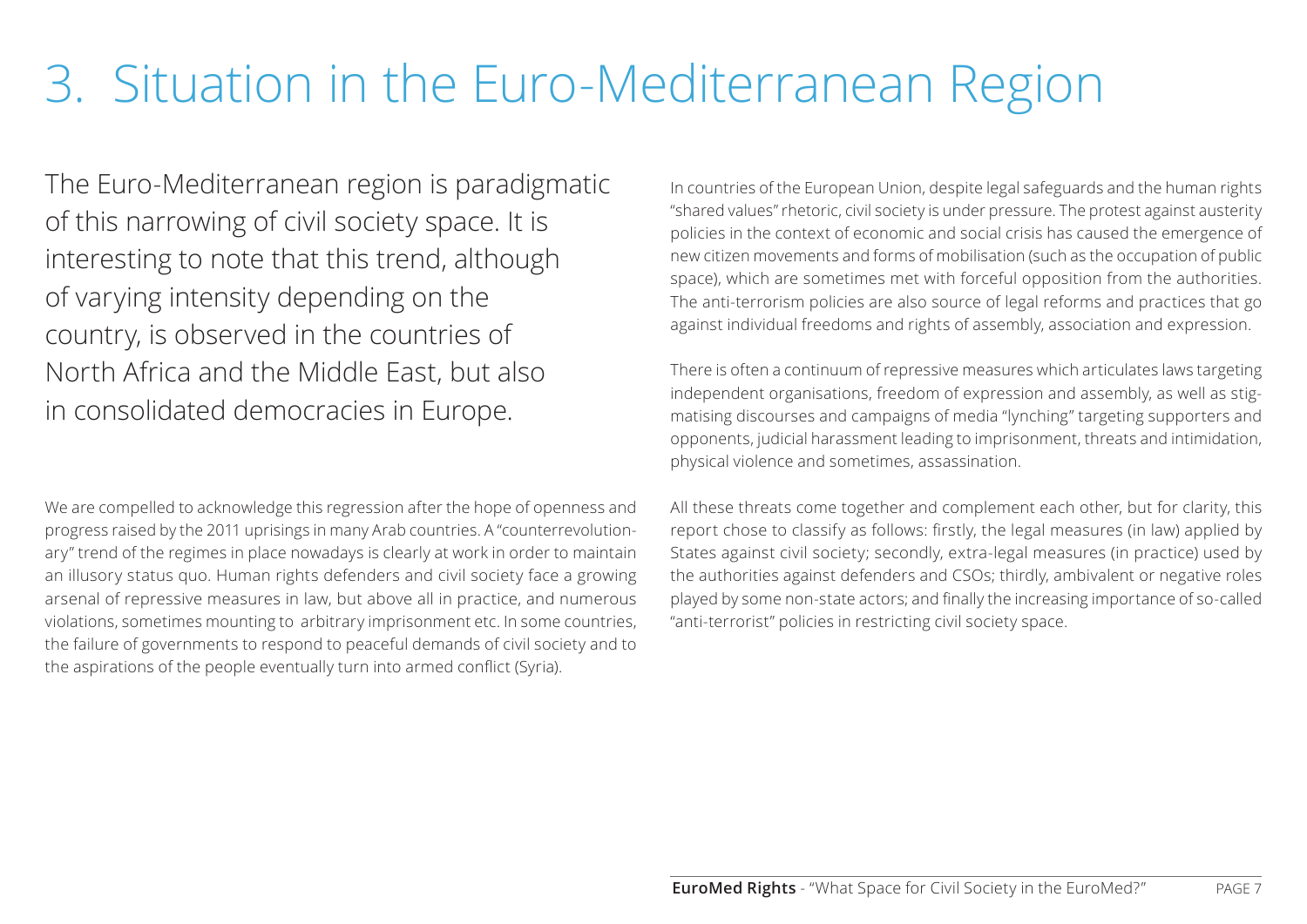### <span id="page-7-0"></span>1. Legal Restrictions

The first finding on legal measures is that, everywhere, constitutions recognise the necessary rights for civil society action: the freedoms of assembly, association, expression and information flow. All the countries in the region have ratified international conventions protecting these rights, including the International Covenant on Civil and Political Rights (ICCPR). Most constitutions also recognise the primacy of international law over national law or, at least, its equivalence.

When civil society points out human rights gaps and lack of protection, governments defend themselves by claiming that these rights are recognised in the constitution and therefore are, effectively protected. Nevertheless, authorities often pass restrictive laws that come into contradiction with the constitutional provisions and international commitments, at least in practice.

In recent years, **the fight against terrorism was used to justify laws that affect or directly target civil society**. Some States have passed provisions containing very vague definitions of offenses related to terrorism, which can target actors and peace groups who disagree with government policies.

#### **Demonstration bans and arrests in France**

According to the French League of Human Rights (LDH) "the legislators attack rights and freedoms in the name of the fight against terrorism". The LDH denounces the state of emergency declared by the French government after the November 2015 attacks in Paris, arguing that these measures have enabled the administrative authorities to tackle for example, environmentalists, but have not proven effective in the fight against terrorism.

Following the attacks of 13 November 2015, in Paris, the French government introduced a state of emergency (which is still in force). Under these provisions, many long-planned protests during the COP21 conference on climate were banned in Paris. Hundreds of environmental activists were stopped at rallies and placed in custody for one or more days.3

### **Terrorism as a pretext for limiting the freedom of expression**

Some concepts, such as "advocating terrorism" are subject to very vague definitions in laws. Therefore, peaceful activists may fall under these provisions, even if they have no connection with the acts of violent groups. A Jordanian activist denounces that in her country, "the anti-terrorist legislation is so broad that anyone can be prosecuted for a simple tweet or post on Facebook."

### **Prosecution of Academics for Peace in Turkey,**

In Turkey in January 2016, 1128 university professors and researchers (currently over 2200) signed the "We will not be a party to this crime" statement denouncing the military policy of the Turkish government in the Kurdish regions in the southeast of the country, and in particular curfews imposed on entire cities. They called on the authorities to lift the curfews and work for the establishment of a sustainable peace process.

All signatories are currently victims of prosecution for "propaganda of a terrorist organisation" or "denigrating the Turkish nation". They are the subject of an intense stigmatisation campaign and the President of the Republic Erdogan is accusing them of being "the fifth column of terrorism"4.

Some countries are trying to **restrict foreign funding to independent civil society organisations** which do not have access to grants in their own country and therefore depend on funds from abroad. This is the case of a proposed law in Israel, which targets CSOs denouncing the occupation of Palestinian territories. Egypt (since 2002) and Algeria (since 2012) have very restrictive laws on foreign funding. These provisions complicate the daily activity of associations and seek to make them disappear (when these laws are used to block funds). Moreover, they

<sup>3</sup> See <u>[Human Rights League \(LDH\) press release](http://www.ldh-france.org/les-interpellations-arbitraires-ca-suffit/)</u>.<br>4 See the Report <u>[Human rights under curfew, EuroMed Rights / FIDH, February 2016](http://euromedrights.org/wp-content/uploads/2016/06/TURQUIE-Les-droits-humains-sous-couvre-feu-FR.pdf)</u>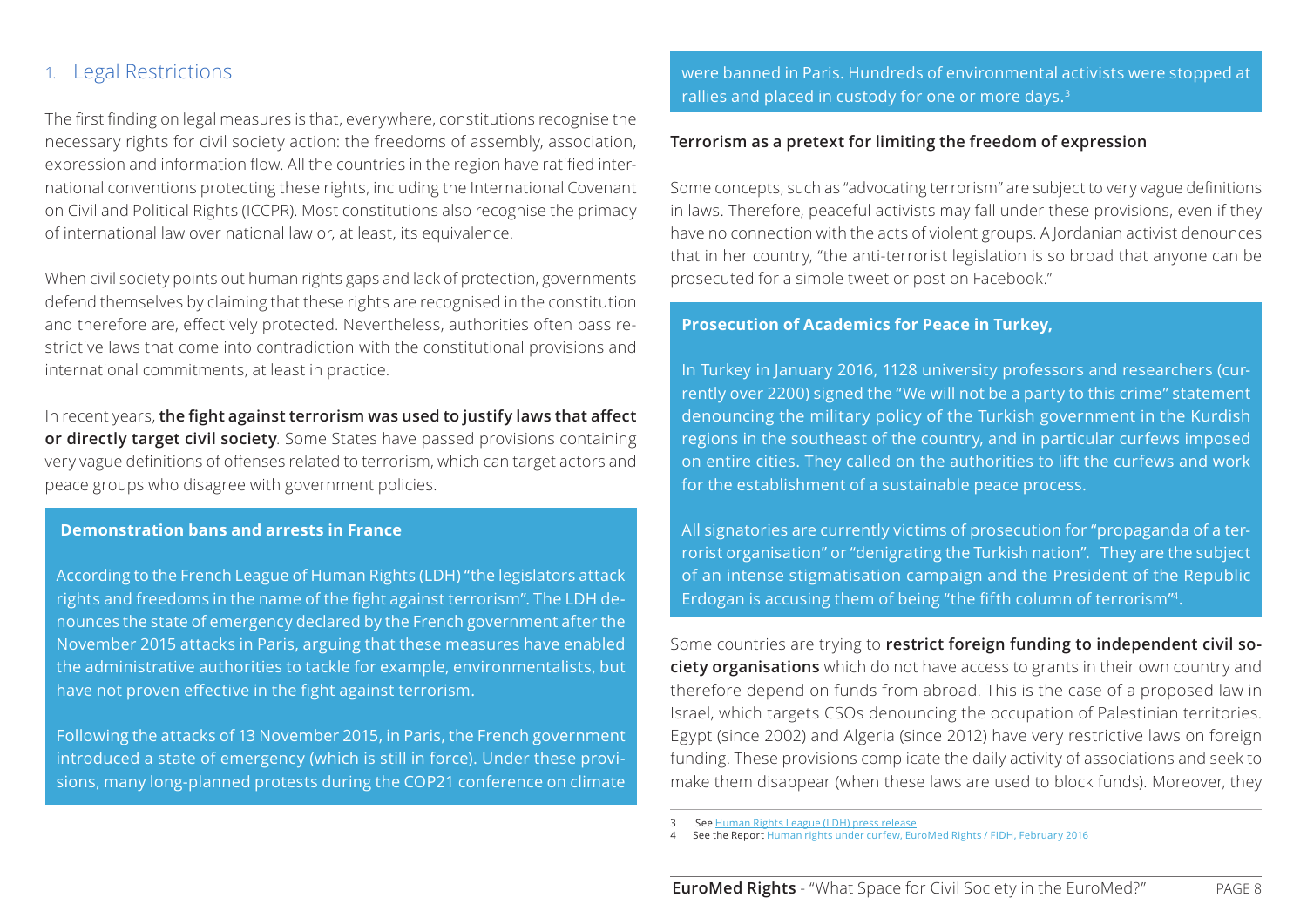are accompanied by, and maintain, a climate of distrust and prejudice against civil society. A representative of the Israeli organisation B'Tselem condemns this "political discourse related to this legislation which constitutes a hostile environment and public opinion, making it very difficult to do our work."

### **Israeli Law**

In Israel, the bill for "NGO transparency" is still being discussed in Parliament (the Knesset). This project provides that organisations, which receive more than 50% of their funds from abroad, will be classified as "foreign entities". This legislation especially affects the Israeli and Palestinian organisations opposed to the military occupation and those working to document human rights violations <sup>5</sup>.

### **Egyptian Law**

In Egypt, the Law on Associations (dating from 2002) imposes significant restrictions on the external financing of organisations. A ministry approval (subject to a political decision) is necessary before receiving foreign funds. Receiving these funds without official authorisation may result in blocked bank accounts, the dissolution of the association and lawsuits against employees which can lead to prison. A penal code modification adopted by President Sisi in September 2014 allows life sentence if found guilty.

In many countries of the southern Mediterranean, the judicial system is not independent from the executive system. This makes it difficult, useless or even counter-productive, for civil society to address the courts concerning violations of the freedoms of assembly, association and expression. An Egyptian activist denounces that in her country "justice is totally corrupt.".

### **Military Courts**

In some countries, under the pretext of a war situation, state of emergency or anti-terrorist law, civilians may be tried by military courts. These courts do not guarantee the right to a fair trial, and international conventions on Human Rights clearly state that under no circumstances should civilians be tried by military courts.

Yet this is the case in Israel, where Palestinian militants are commonly tried by military courts<sup>6</sup>.

In Egypt, 3,000 civilians appeared in 2015 in a military court for alleged charges of terrorism or political violence7 . In 2014, a coalition of local associations had also denounced a presidential decree expanding the powers of military courts despite constitutional provisions and international law<sup>8</sup>.

In Morocco/Western Sahara, 24 people detained after the mobilisation of the "Gdem Isik camp" in 2010 in Western Sahara de facto ruled by Morocco, were tried in 2013 by a Moroccan military court. All received heavy prison sentences after a trial which did not guarantee the rights of the defence 9.

Armed conflict and military occupation are obviously an additional pressure factor on civil society. In Palestine, civil society organisations suffer on one side from the restrictions imposed by the Israeli authorities - searches, restrictions of assembly and movement rights, military courts etc. - and on the other side those decreed by the Palestinian National Authority (PAN). The PAN often legislates in the form of presidential decrees, which are without debate or transparency. Palestinian civil society has denounced in March 2016, the adoption of various provisions that attack the freedoms of association and assembly, and are contrary to international standards<sup>10</sup>

- 8 See the [joint press release](http://www.cihrs.org/?p=9639&lang=en) by Egyptian organizations, 2014
- 9 [Judicial observation report](http://euromedrights.org/fr/publication/maroc-fin-aux-proces-iniques-des-tribunaux-militaires/) EuroMed Rights, 2013.
- 10 See Al Hag press release, 2016.

<sup>6</sup> Practice documented in the [AI](https://www.amnesty.org/fr/countries/middle-east-and-north-africa/israel-and-occupied-palestinian-territories/report-israel-and-occupied-palestinian-territories/) and [HRW reports,](https://www.hrw.org/world-report/2016/country-chapters/israel/palestine) 2016.

<sup>7</sup> See [Amnesty International Report](https://www.amnesty.org/fr/countries/middle-east-and-north-africa/egypt/report-egypt/), 2015.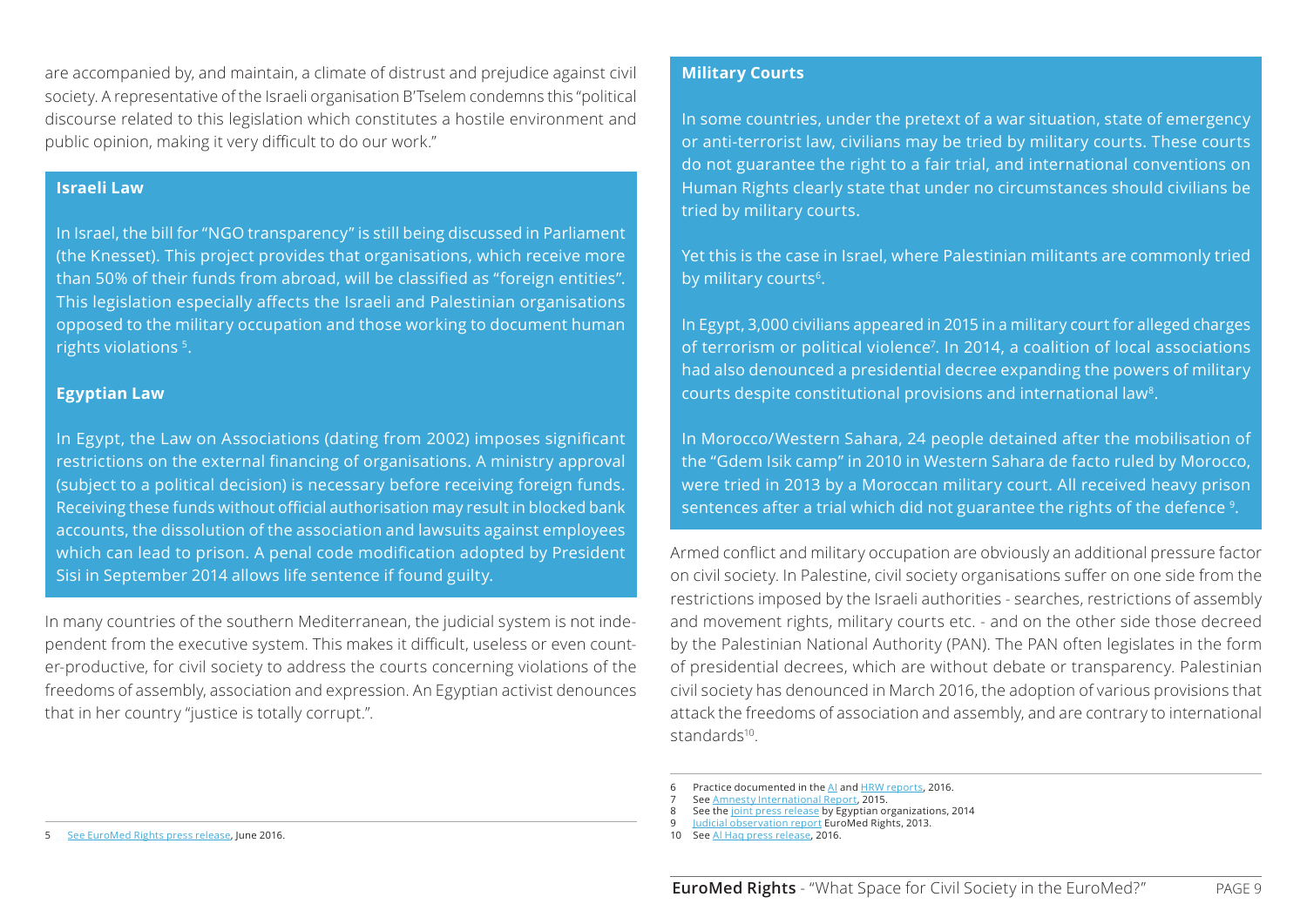<span id="page-9-0"></span>Conflicts also cause the movement of thousands or even millions of people. In Syria, more than 4 million people have fled since the beginning of the armed conflict. Laws of host countries often limit the rights for refugees to establish their own associations. A Syrian activist notes that in Turkey, Jordan and Lebanon, Syrian exiles cannot legally register an association.

### **The case of the Syrian Association Dawlaty**

The Syrian organization Dawlaty works on different topics related to nonviolence, human rights, democracy and transitional justice. It counts on staff in Syria and in neighboring countries. Because of repression in Syria and legal restrictions in neighboring countries, it had to register as an international organization in Belgium<sup>11</sup>.

Civil society organisations in the different countries of this region have found a convergence of laws and proposals of laws restricting the rights of assembly and association, indicating that governments share "bad practices".

#### See [video interview of the representative of Dawlaty](https://vimeo.com/165993330) , 2016.

### 2. Extra-legal Restrictions

The recognition of fundamental freedoms (in particular the freedoms of expression, assembly and association) in the Constitutions, as well as the ratification of conventions and treaties to protect human rights are not a guarantee of respect and promotion of rights in practice.

On the contrary, throughout the region, authorities **exercise abusive and arbitrary administrative, police and judicial restrictions. The most common forms of these restrictions are the refusal to register associations,** banning public demonstrations and rallies, or movement bans, often applied without a clear legal basis, and therefore without the possibility of an appeal.

### **Algeria, barriers in law and in practice in the creation of associations and unions**

In Algeria, there are very restrictive provisions to the law (No. 12-06, enacted in 2012) as well as abusive administration practices which do not routinely issue a file deposit receipt for associations wishing to register, as required by law. This receipt is actually required for any procedure, and by refusing to deliver it, the authorities arbitrarily deprive certain associations of legal recognition and therefore these associations face the risk of prosecution.

So far, associations such as the Algerian League for the Defence of Human Rights (LADDH), SOS-Disappeared, the Rassemblement Action Jeunesse (RAJ) or the local chapter of Amnesty International have not received the receipt even though they followed every procedure provided by law<sup>12</sup>.

Independent unions face similar obstacles. Although union freedom and plurality are recognised by the Constitution and international conventions ratified by Algeria, the government refuses to recognise independent unions. To date, the records of 6 sectoral unions and 1 independent union confeder-

See [Algeria, the slow strangulation of associations](http://www.algerie-disparus.org/app/uploads/2015/12/PUBLICATIONS-JUIN-2015-RAPPORT-LIBERTE-DASSOCIATION-FRA.pdf), Report (in French only) of the Coalition of Families of the Disappeared in Algeria, 2015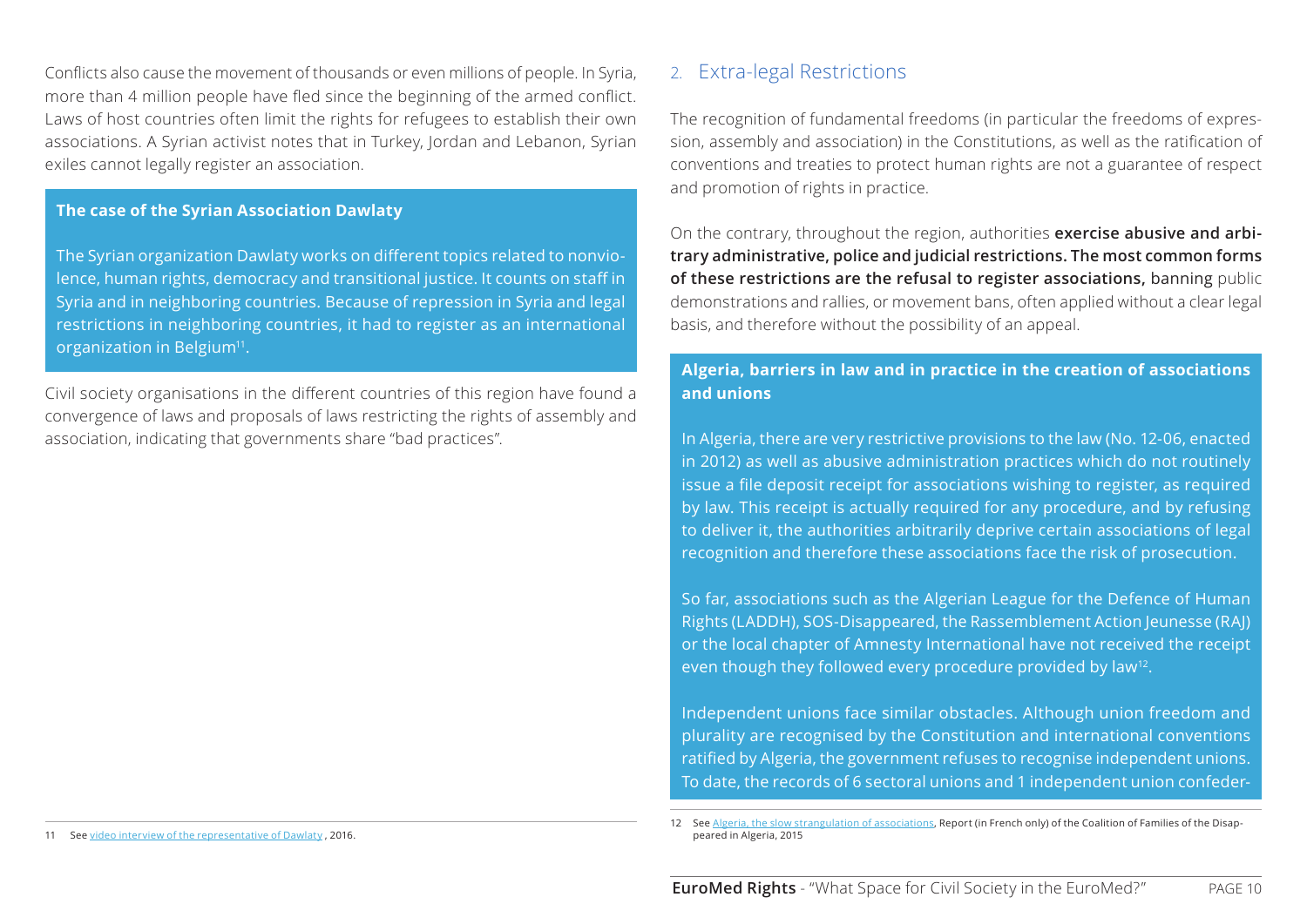ation remain unanswered by the administration. The International Labour Organisation (ILO) has repeatedly called on Algeria to recognise and register these unions<sup>13</sup>.

In Western Sahara de facto ruled by Morocco, the authorities refuse to register associations defining themselves as "Sahrawi" and defending the self-determination of that region. Only one organisation with these characteristics, the Sahrawi Association of Victims of Grave Human Rights Violations by the Moroccan State (ASVDH), was recently recognised, in 2015, after 10 years of efforts. However, it still faces administrative barriers.

The Moroccan government also imposes **restrictions of movement and travel** on activists. This is the case for some representatives of international organisations who wish to travel in the Saharawi territories and are denied entry. Movement restrictions are sometimes imposed on Moroccan citizens, for example during a trainee teacher protest movement in February 2016, some activists were forbidden to leave their cities and were thus prevented from protesting.

This practice is quite common in the region, in the North and in the South. EuroMed Rights and other international organisations regularly denounce the Egyptian authorities applying movement restrictions in the country as well as arbitrary bans on leaving the country for many activists and human rights defenders<sup>14</sup>. In May and June 2016 in France, dozens of individuals have been repeatedly forbidden by the authorities to attend protests, using the provisions of the state of emergency law15.

**Organizations supporting migrants and asylum seekers** suffer from threats and administrative or judicial harassment. In Greece, authorities are now imposing the "filing" of all NGOs and volunteers<sup>16</sup> that bring support, spontaneously or in an organised way, to refugees arriving to the Greek islands. Elsewhere in Europe, solidarity movements with refugees are also hindered or criminalized 17.

Another form of pressure is that of **police searches on association premises, often without reason or warrant.** The Palestinian NGO Al-Haq condemned the Israeli police for using this practice regularly in its offices. Egyptian organisations are also regular victims of this practice, which is often accompanied by destruction and seizure of equipment.

The authorities also resort to **arbitrary detention of activists and workers**. These arrests often take place in the context of demonstrations and public meetings or during the searches on association premises. The arrests sometimes lead to -usually unfair- trials, but are often followed by no action, showing that they are primarily a method of intimidation and harassment.

### **Moreover, stigmatising discourses and defaming human rights defenders** are

very harmful extra-legal means of pressure and they are increasingly used by governments and relayed by their supporters in society and in the media. Throughout the region, we see the development of a rhetoric that refers to any opposing or critical voices as a "foreign agent" and this is especially used against human rights organisations on the grounds that they receive foreign funding. It is a short step to define these organisations as "enemies of security", which sometimes paves the way for arbitrary arrests and prosecution.

In Tunisia, this discourse against NGOs has been copied by the national media in recent months. After the terrorist attacks in 2015, a rhetoric criticising civil society organisations spread, arguing that the defence of human rights undermines the fight against terrorism. Therefore a coalition of Tunisian associations presented a manifesto in April 2016, reiterating its condemnation of terrorism and demanding that security policies do not conflict with human rights<sup>18</sup>.

**Women human rights defenders** are sometimes targeted in a particular way by discourses and threats that stigmatize them as women. Their reputation and morality are smeared in order to highlight that they got out of the traditional role that wants them within the domestic sphere. Threats suffered by women HRDs

<sup>13</sup> [Violations of trade union freedoms and harassment of independent trade unionists in Algeria,](http://euromedrights.org/wp-content/uploads/2016/05/2016-05-25-Violations-of-trade-union-freedoms-and-harassment-of-independent-unionists-in-Algeria.pdf) note by EuroMed Rights, 2016<br>14 See <u>[joint press release of Egyptian organizations](http://euromedrights.org/publication/egypt-travel-bans-systematically-used-to-silence-human-rights-defenders-voices/)</u>, February 2016<br>15 See the <u>[official](http://www.statewatch.org/news/2016/mar/greek-registering-all-volunteers-and-NGOs.pdf)</u> docum

emergency, June 2016

See [joint press release](http://euromedrights.org/publication/tunisia-no-to-terrorism-yes-to-human-rights/) by Tunisian and international organisations, 2016.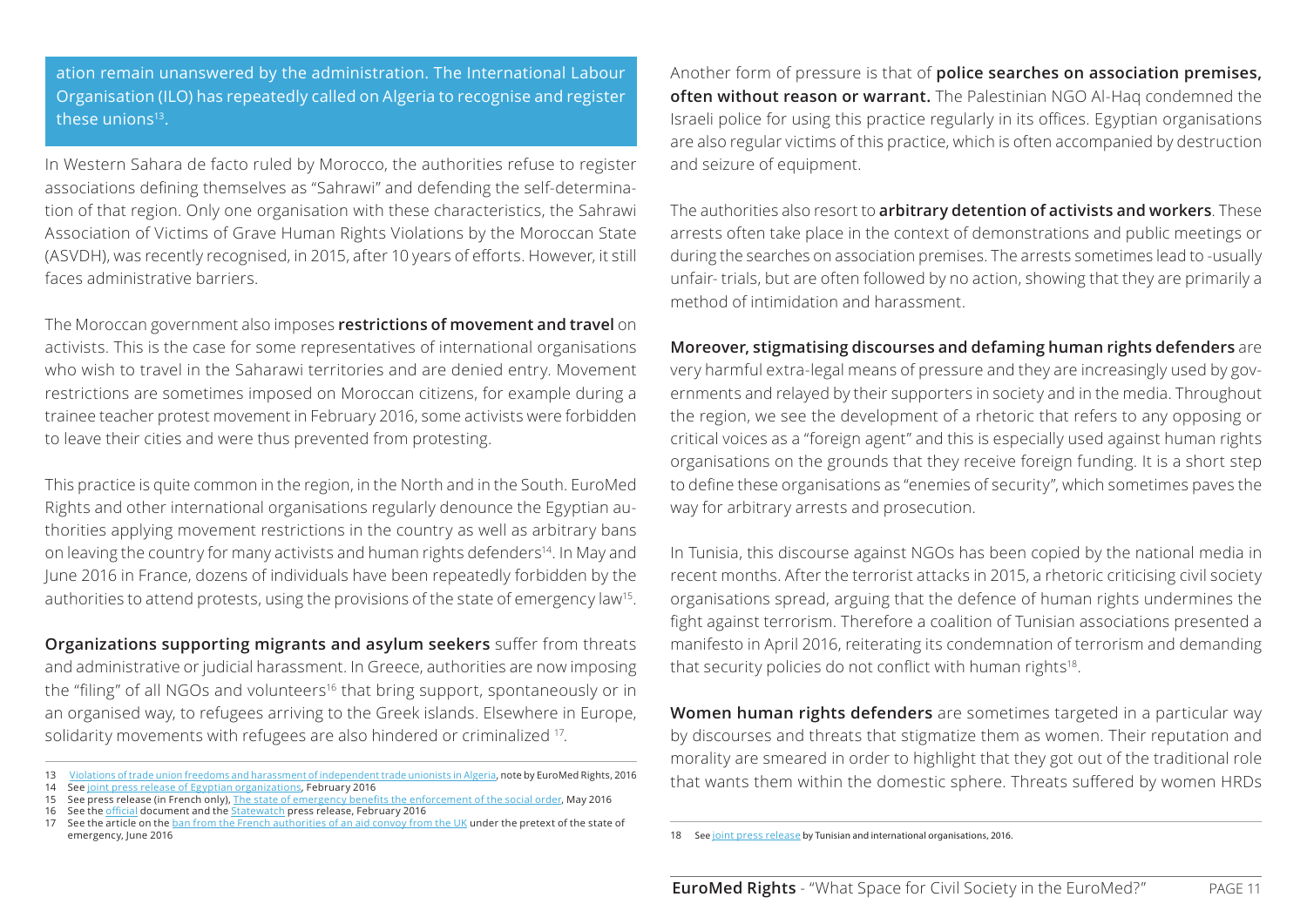<span id="page-11-0"></span>sometimes mount to physical attacks, and in these cases it is common that these are sexual, so as to humiliate them and annihilate their involvement as human rights defenders. However, the intimidation against women HRDs is more rampant and difficult to denounce although many activists admit suffering from them without recognition of this daily harassment.

**Finally, civil society is also a victim of violent or terrorist groups**, particularly in armed conflict contexts. Syrian associations are not only affected by the regime, but in some areas, they are also victims of rebel groups, jihadists or others. In Turkey, Kurdish activists and the peace movement have been repeatedly targeted in deadly attacks, such as in Suruç on 20 July 2015 and in Ankara on 10 October 2015.

Moreover, **the role of civil society in these conflict situations is marginalised**, particularly in conflict resolution efforts and peace building. In the Syrian case, the media and foreign governments reduce the conflict to two actors: the government and the Islamic State terrorist organisation. This ignores the requests and the role of other actors and weakens independent civil society, which could play a very important role in the peace process, democratic transition and fight against extremism. In Turkey, peace activists and human rights organisations are accused of being "fifth column terrorists" if they criticise government policies.

## 3. The Ambivalent Role of some Non-state Actors

As we said in the introduction, the definition of "civil society" is being debated, and a wide variety of actors are claiming to be part of it. It is clear that in democratic countries, as well as in those in which the freedoms of association and expression are limited, some organisations carry out actions and discourses that go against human rights and democratic values, or more simply are only a communication channel for official positions. Some organisations even act as intermediaries for money laundering or for financing terrorism.

However, without going into these criminal activities, the fact that some "civil society actors" themselves promote hate speech, discrimination or violence, spreads confusion and endangers human rights organisations by attempting to delegitimise independent civil society, while occupying its space with anti-democratic discourse. This problem is particularly acute in the context of a strong presence of "GONGOS" ("governmental NGOs"), that is to say associations established, or widely supported, by the governments in place, which are used to occupy the space of civil society organisations at the expense of independent ones, sometimes to defame them and create a "counter-speech" (favourable to governments whose anti-democratic behaviour is denounced). The presence of GONGOs allows governments to falsely claim that the existence of a large number of associations is a proof of respect for freedom of association<sup>19</sup>.

This phenomenon represents many risks for independent civil society, and has not gotten the attention it requires. It is particularly important that the European and international institutions, conducting consultations on political issues with local civil society or financially supporting associations, are sensitive to this issue and avoid at all costs strengthening the legitimacy and capacity of these organisations who mistakenly usurp the space much-needed by independent civil society.

**In Israel, an organisation like NGO Monitor** (close to the Israeli right and whose own funding remains very opaque) conducts smear campaigns against human rights organisations which denounce the Israeli occupation of Palestinian territories and the violations perpetrated by the State and the armed forces, under the guise of promoting "transparency".

I**n Algeria, a common practice of the authorities is to "clone"** the organisations or independent trade unions in order to cover their tracks and bring favorable government policy discourse on behalf of originally critical organisations.

See for example [the report of the 17th EU-NGO Forum](http://www.hrdn.eu/wp-content/uploads/2016/03/OSEPI-HRF-4-Low-res.pdf), December 2015.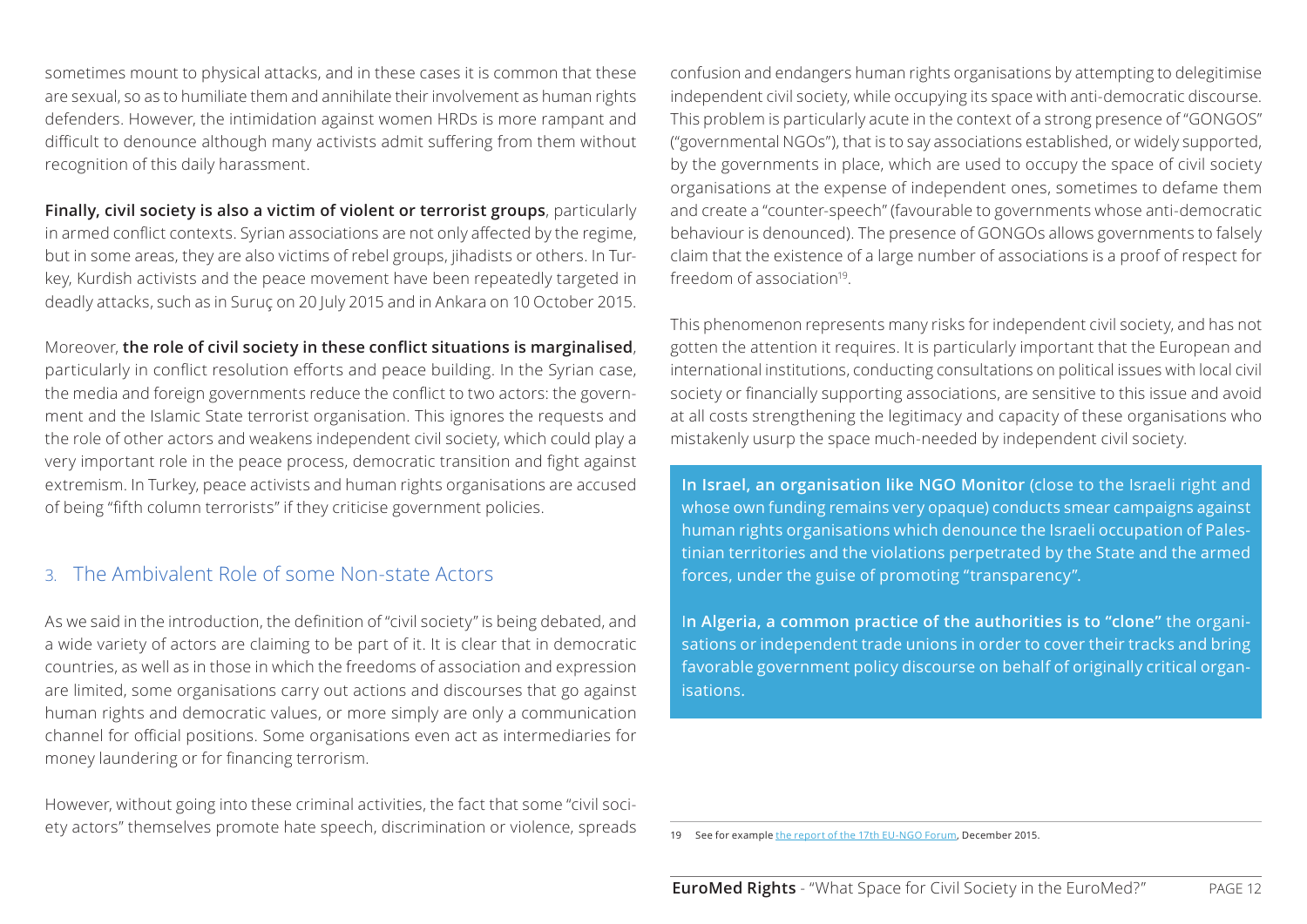## <span id="page-12-0"></span>4. Security Policies and Impact on Civil Society

A feature of recent decades is the multiplication of security policies and the adoption of increasingly numerous and freedom restrictive tools against terrorism, by the States, on a multilateral level and in the European Union. These measures have a more or less direct and serious impact on the exercise of fundamental freedoms and the protection of human rights and civil society.

In some countries, these policies and laws are developed or manipulated in order to silence or prevent action from some organisations or individuals deemed too critical, mostly human rights defenders and social protest movements.

A first observation is that in most cases, the definitions of "terrorism" and the qualification of "terrorist" acts and offenders are vague. This leaves a wide discretion to prosecutors and judges, and is a very significant threat to freedoms in countries where the judiciary system is politicised or lacks independence from the executive power.

In some countries, anti-terrorism laws or the penal code have been expanded to include new offenses such as "advocating terrorism", "call to arms" or "endangering state security", a series of offenses whose definition remains vague and often refers to freedom of expression. So many peaceful advocates and human rights activists are prosecuted on the basis of these legal provisions for simply talking or participating in gatherings.

This is the case, for example, of many protesters in Egypt, accused of endangering State security for having publicly protested, or NGO workers having published reports on violations of human rights by the authorities; Turkish academics who signed the "Declaration for Peace" denouncing the Turkish State's policy in the Kurdish regions; or Algerian activists prosecuted for "call to arms" because they called for gatherings to denounce government policies.

#### **The United Nations Resolutions on Terrorism**

Although there are many international resolutions and conventions on terrorism and counter-terrorism, the definition of «terrorist acts» by the United Nations remains vague. In principle, the intrinsic wave to the definition of certain crimes or offenses must be compensated by the existence of a favorable environment for the presumption of innocence, the right to a fair trial, access to information, and the application of legal provisions by the police and judicial authorities according to the principles of necessity and proportionality. However, these conditions do not exist in many countries of the world and the Euro-Mediterranean region.

The UN Security Council has adopted various resolutions on terrorism, especially the [1269 in 1999,](http://www.un.org/fr/documents/view_doc.asp?symbol=S/RES/1269(1999)) the [1373 in 200](http://www.un.org/fr/documents/view_doc.asp?symbol=S/RES/1373(2001))1 and the [2178 in 2014.](http://www.un.org/fr/documents/view_doc.asp?symbol=S/RES/2178(2014)) These resolutions call on States to improve their coordination in the fight against terrorism, and encourage them to include fighting all forms of support and funding to groups that commit terrorist acts.

One of the international institution that have pushed for the adoption of new restrictive regulations for civil society is the Financial Action Task Force (FATF). Derived from the G7 in 1991, this organisation has put forward as a primary objective, the fight against money laundering by adopting standards and recommendations on a global scale. In this context, the FATF has made the financing of terrorist groups a priority. In the aftermath of the attacks of 11 September 2001, in the United States, the FATF adopted new recommendations on the matter.

Recommendation 8 specifically targets civil society organisations and non-profit associations which can, according to the text "be abused for the purpose of financing terrorism" and are especially "vulnerable" to that end. Recommendation 8 directly impels States to introduce legislation to increase control of associations' funding and activities without any mention of the principles of necessity and proportionality or guarantees for the protection of fundamental freedoms.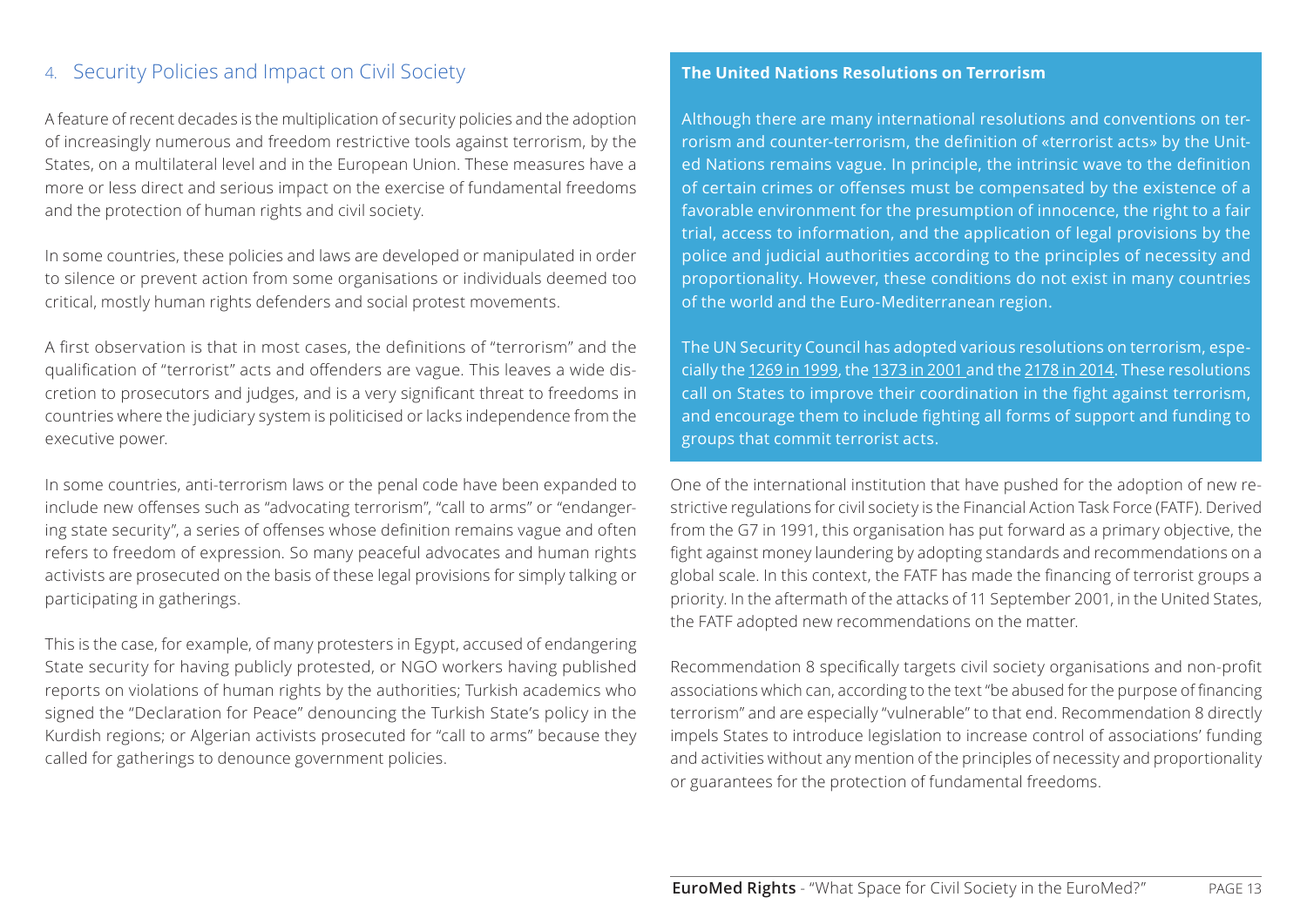More than 180 countries have agreed to adopt the FATF recommendations. Although these are theoretically non-binding, not introducing them into national legislation means the country will get a negative assessment by the organisation, and adverse consequences on the economic level: difficult access to international credit, poor image among external investors, etc.

In this context, many countries have adopted new standards to adapt their laws to the FATF recommendations, particularly provisions to "fight terrorist financing" by civil society organisations, which has resulted in new restrictions for CSOs.

### **Egypt "fully complies with Recommendation 8"**

In a report published in 2012 on the impact of Recommendation 8 on the laws in different countries, the British organisation Statewatch notes that the FATF considers Egypt "fully compliant" with that provision. Egyptian law on associations is nevertheless denounced as one of the most restrictive in the world, and the use of the safety pretext to silence any critical voice is particularly dramatic in the country.

### **The 2013 Law in Turkey**

In 2013 Turkey adopted a specific law on "Prevention of Terrorism Financing" (Act 6415). The FATF has strongly supported the Turkish authorities in the adoption of this standard. Yet for years, many human rights organisations have denounced the use of anti-terrorism legislation to suppress any critical voices: human rights defenders, journalists, lawyers and parliamentary opposition.

The European Union (EU) is an important source of anti-terrorism policies. Statewatch has listed **239 anti-terrorism measures adopted by the European institutions** since 11 September 2011, 88 of which are considered to be "binding law" for Member States. Only three of the 88 measures were the subject of public debate. The European Parliament has been included as a co-legislator in only 23 of these standards. Finally, only 22 of these 88 measures were subjected to an impact assessment.

A new Directive concerning the fight against terrorism is currently under discussion (June 2016). It was suggested in December 2015 by the European Commission and is waiting for the adoption by Parliament. This Directive must be transposed into the national laws of the Member States. New offenses related to terrorism are introduced. According to legal experts, lawyers and civil society actors, the formulations are vague and no substantive mention is made concerning the protection of human rights.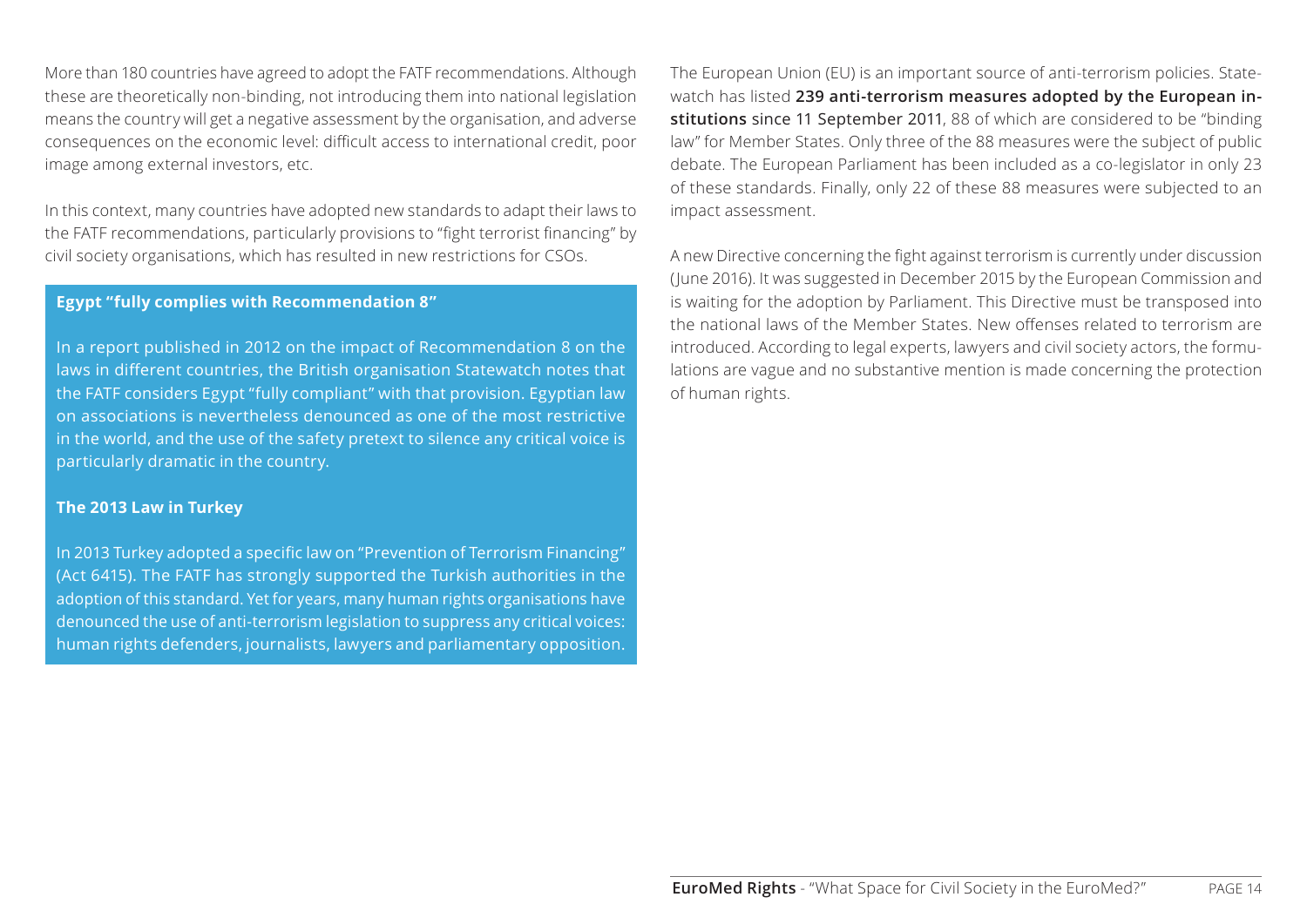## <span id="page-14-0"></span>4. Responses from Civil Society Organisations

Civil society organisations develop many strategies to avoid or fight against the narrowing of their space and their room for maneuver. From an exchange of experiences among organisations in the Euro-Mediterranean region, we can identify four modes of action: those that focus on advocacy with institutions; those that aim for public opinion awareness; those which seek to build coalitions of civil society organisations; and those which use justice and international bodies.

## 1. Advocacy

Advocacy remains a key strategy in the fight against the shrinking space for civil society. Organisations and associations are deploying actions towards institutions and policy makers in order to promote compliance with the freedoms of assembly, association and expression, and protection of human rights defenders. There are two levels to this strategy. First, actions that target national institutions and then those which seek to influence regional and international institutions.

**At the national level**, advocacy often uses parliamentary calendar and bill discussion opportunities. The targets of these actions can be the ministry responsible for the bill and / or members of parliament. In this context, CSOs seek to maximise their actions by a repercussion in the media. Some organisations report also addressing the European and American embassies in their countries to obtain official support for democratic reforms or against freedom-depriving laws.

The associations point out some advantages of advocacy at a national level: they get people to talk about them and their work and convey a message and a positive image of the role of civil society, especially when they manage to develop concrete alternative bills or amendments. Some activists point out that thanks to the work of civil society, repressive laws targeting CSOs have been postponed, as in Egypt on several occasions between 2011 and 2015, and Israel where a bill imposing penalties on NGO' foreign funding has been watered down and postponed several times, although its adoption is ultimately very likely. All associations agree that advocacy is most effective when it is based on coalitions, and when it also involves public figures outside of the non-profit sphere, embassies, members of parliament or even artists and intellectuals.

This advocacy level nevertheless has obvious limitations. In a context of repression against associations and activists, it is difficult to develop a dialogue with policy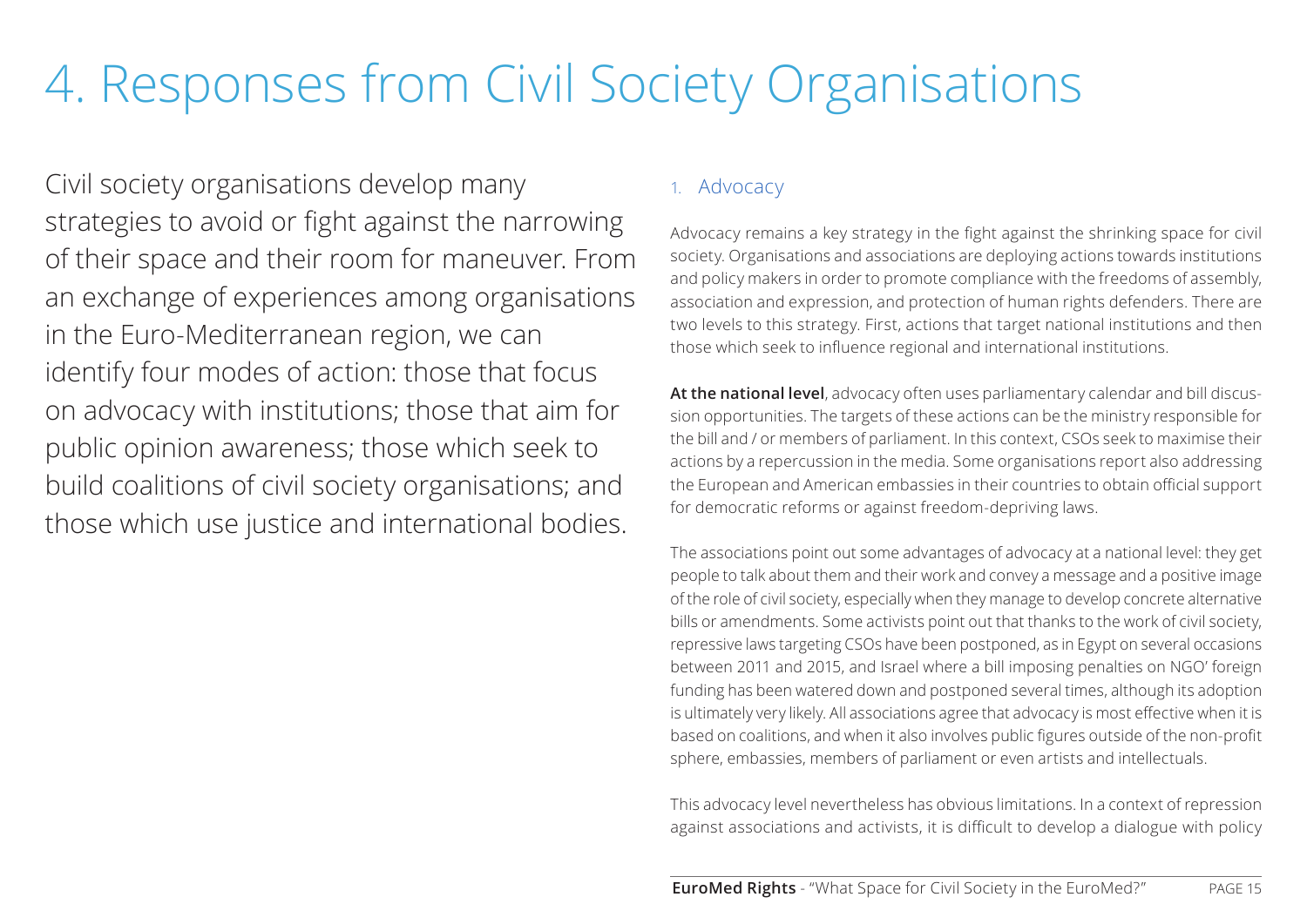makers. A hostile climate to civil society makes its voice less audible, and international organisations and legacies are not always sensitive to civil sociaty issues.

Internationally, the European Union (EU) is one the favorite targets of regional CSO advocacy. The organisations therefore undertake missions in Brussels, but also resort to EU delegations in their countries and to the embassies of Member States. In this context, the European Neighbourhood Policy (ENP) is a key policy and institutional framework. The discussions on action plans and progress reports were opportunities to push the inclusion of objectives in terms of promoting and protecting human rights and democracy. The ENP reform in 2015, which leaves less space to issues of democratisation and suppresses the progress reports, is therefore a challenge and raises the question of CSO participation in the development and monitoring of European cooperation policies with partnering countries<sup>20</sup>.

Other international organisations are also relevant for CSO advocacy. The International Labour Organisation (ILO) for example, was a target of the action for the recognition of independent unions and denounced the repression of trade-unionists in Algeria and Egypt. Many organisations obviously use UN mechanisms, in particular the Human Rights Council and the High Commissioner for Human Rights, as well as the NGO participation channels such as parallel reports for the treaty bodies and the Universal Periodic Review.

CSOs assess international advocacy very positively when it involves working with other organisations or platforms which can multiply the effect of actions. This implicates and strengthens solidarity, complements the work at a national level, even replaces it when the civil society space on a local level is too small and the dialogue with the authorities is broken.

### **Advocacy with the European Parliament**

Thanks to advocacy by coalitions of international and local organisations, the European Parliament has adopted several resolutions on the human right

situations in some countries in the region. This is the case of an urgent resolution adopted in April 2015 concerning Algeria, denouncing the violation of trade union freedoms, harassment of activists and calling on the authorities to release prisoners without delay and register the unrecognised unions<sup>21</sup>.

Although these resolutions have no binding force and are not necessarily implemented by the authorities of the country concerned, they are an important political and symbolic point of support for civil society organisations to continue their advocacy work.

CSOs, however, perceive a strong discrepancy between the statements of EU politicians and the actions actually implemented by the Community institutions and Member States. The associations believe that the "declarations of principle" often contradict the economic and security interests of the European countries and do not give any concrete results. The EU - Turkey agreement on migrants and refugees is often cited as an example of the lack of European will to demand compliance with human rights from the Turkish authorities, as its strategic interest is at stake.

CSOs denounce that the European institutions and Member States apply the instruments of protection and promotion of human rights differently depending on the country, based on the interests involved and the political will of diplomats. Associations underline the need to demand more from the European institutions within the consultation and mechanism framework such as Structured Dialogue with civil society<sup>22</sup>.

However, we observe a disturbing retaliation trend against organisations and individuals working with international institutions and United Nations mechanisms, which can be a strong deterrent; it even led the Secretary General of the United Nations to elaborate an annual report on these specific violations and intimidations<sup>23</sup>.

<sup>20</sup> See the [Report on the ENP seminar,](http://euromedrights.org/publication/what-space-for-civil-society-in-the-implementation-of-the-enp-south/) op. cited

<sup>21</sup> See the [EuroMed Rights press release](http://euromedrights.org/publication/european-parliament-passes-resolution-on-imprisonment-of-workers-and-human-rights-activists-in-algeria/), 2015.

<sup>22</sup> See the [Report on the ENP seminar,](http://euromedrights.org/publication/what-space-for-civil-society-in-the-implementation-of-the-enp-south/) op. cite

<sup>23</sup> In this regard, see the recommendations for [presenting information to the General Secretariat](https://docs.google.com/document/d/1ndJmwK2GiG728HW_qgDLNX60uc9aL2zbsFiZgVy2Cak/edit?pref=2&pli=1) if you suffer/ want to alert on retaliations against HRDs.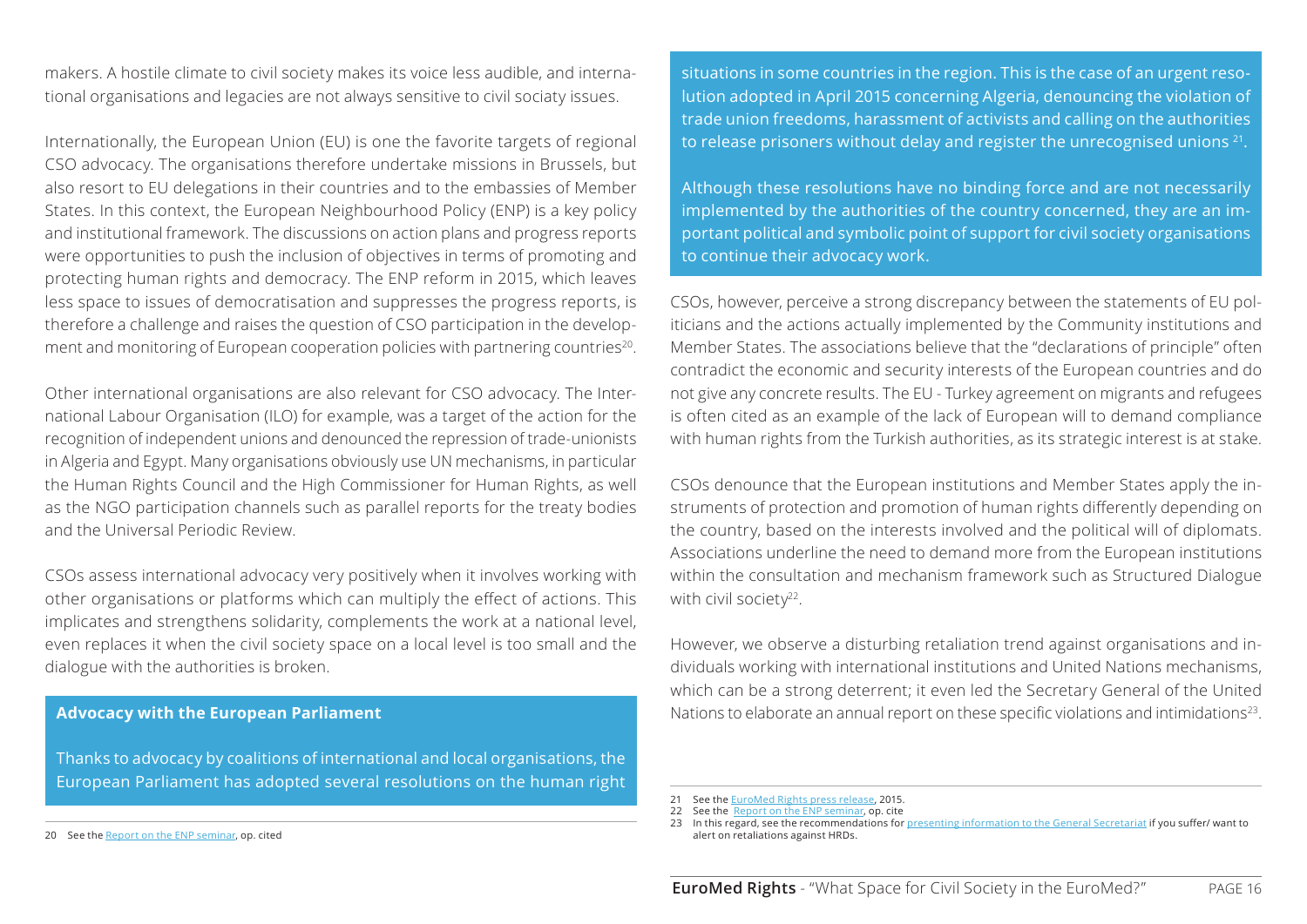### <span id="page-16-0"></span>2. Building Alliances

The joint work and creation of coalitions are very well perceived by CSOs. To increase the efficiency of this type of dynamic, they recommend choosing specific themes and opening up to external and international actors.

Coalition building has various advantages. It defines more diverse and effective strategies, and a division of roles between the different actors involved. Joint work also involves strengthening solidarity between associations, experience and knowledge exchanges, which can be crucial in difficult contexts where CSOs are threatened with isolation.

However, coalition building is not without difficulty. CSOs sometimes struggle to agree on common priorities and to set aside time to work together. They sometimes perceive a gap between international NGOs and local organisations, the former do not always include the issues of the latter. Finally, as we have seen, the definition of "civil society" is problematic, and sometimes pro-governmental organisations (GONGOS) and organisations contrary to human rights, seek to infiltrate or destabilise initiatives.

### **South-South Solidarity**

Some activists call to go beyond the conventional framework of North - South solidarity and encourage South - South solidarity. They noted it would be necessary to revive spaces and platforms that exist, but unfortunately are currently "empty shells".

Many limitations condition this South-South cooperation. Firstly, the fear of reprisal by the respective governments is a powerful obstacle. As one Egyptian activist said, CSOs have so much trouble with the authorities in their own country, it is almost unthinkable to denounce violations in others. Moreover, there are issues in the Euro-Mediterranean region which are bones of contention not only between States but also among civil society and make cooperation and solidarity difficult, such as the conflict in Western Sahara.

## 3. Mobilisation and Awareness

Mobilisation actions around campaigning and public awareness are looking to encourage broad support to put pressure on governments in addition to more specific advocacy actions.

Organisations implement various forms of campaigns, often on specific and concrete issues to better define the objectives and actions. Mobilisation through the internet and social networks has become increasingly important in these strategies in recent years.

The success of these campaigns partly depends on structuring well-argued claims. To do this, some CSOs explain that they undertake joint work with experts to construct arguments and recommendations about a subject. They point to the legal provisions which formally recognise the fundamental freedoms in order to legitimise their claims.

The mobilisation is closely linked to building alliances and coalitions, and associations generally seek to ally with others who face similar challenges, and with international NGOs. Just like advocacy, support by officials - working in embassies, MPs - and public figures play an important role, especially for media visibility.

However, restrictions on the exercise of freedoms of expression, assembly and association are a major obstacle to mobilisation. Restrictions on movement of people and information (eg. internet censorship) can prevent contact and communication between associations as well as between associations and citizens.

The associations also complain that governments and GONGOs are propagating a negative perception of CSOs through public opinion, which has a very negative impact on their ability to mobilise and unite around their demands.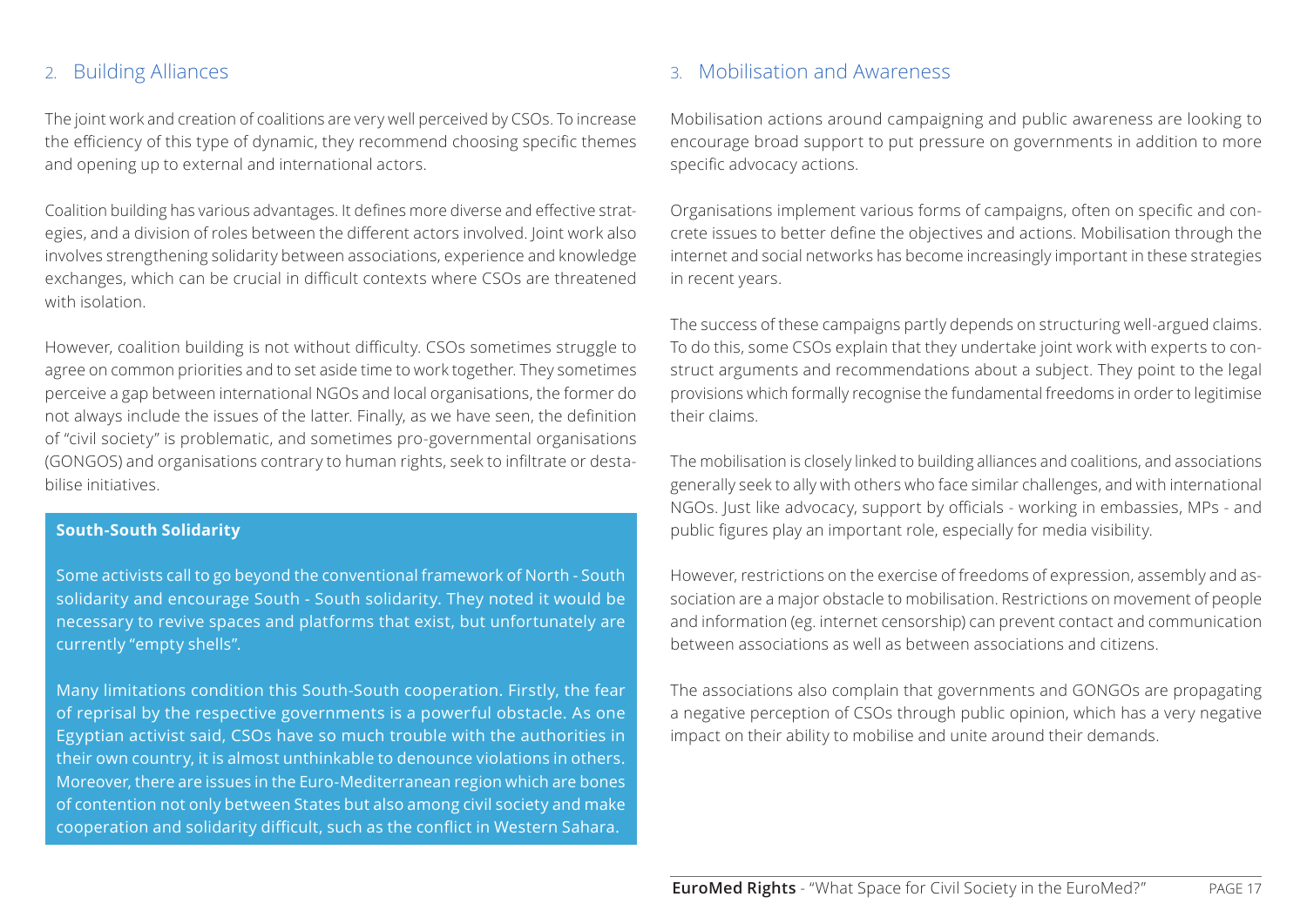## <span id="page-17-0"></span>4. Legal Action and International Bodies

The use of justice can be an important tool in a context of shrinking space and repression of civil society. We include both the legal dispute per se and the use of international mechanisms of human rights protection, based on international human rights law but which do not always have a binding legal force.

**At the local level**, this strategy is clearly effective if the courts have a certain degree of independence and guarantee the rights of complainants.

**In France**, the Human Rights League intervened alongside applicants complaining about violations of their rights under the legal provisions of the state of emergency enacted in the country following the terrorist attacks in Paris in November 2015. Although the Constitutional Court has validated the compliance of certain measures challenged by the League, such as house arrest or administrative searches, it specified the application conditions while limiting the power of the administrative authorities.

**In Egypt**, the New Woman Foundation (independent feminist association) fought in court several times to challenge the blocking by the authorities of its funding from foreign donors, based on the nº84 2002 law on associations. The Administrative Court ruled in their favor and unblocked the accounts of the association, allowing them to resume their activities, even though the interference of the state is continuing.

The issue of the implementation of judicial decision by administrative authorities also arises, and sometimes makes these victorious appeals vain in practice. This is the case for example of postal service unionists in Algeria, suspended in 2014 for union activities; the public company refuses their reintegration although justice required their reintegration in 2015.

**At the regional and international levels**, the results of complaints and submissions by CSOs are more difficult to measure and are often more symbolic than practical. Organisations, however, recognise the value of these regional mechanisms and United Nations bodies regarding human rights. They raise the need to better inform and train activists, but also lawyers and jurists working with CSOs on these procedures.

At the regional level, in the 47 countries that are members of the Council of Europe and have ratified the European Convention on Human Rights, **CSOs can make contribution and support complaints by individuals to the European Court of Human Rights**. This is a court whose decisions are mandatory for the States Parties and has important practical and symbolic results for complainants and civil society, because its judgments set a precedent and can be used in national law.

**The African Commission on Human and Peoples' Rights**, established by the African Charter on Human and Peoples' Rights, is responsible for promoting human rights in the African continent on the basis of the Charter. It has independent experts, in particular a Special Rapporteur on Human Rights Defenders. NGOs can seize the Commission and present alternative reports to those of the States, on the human rights situation in various countries. In the Euro-Mediterranean region, the Commission concerns Egypt, Libya, Tunisia and Algeria, but not Morocco, which is neither a member of the African Union nor a signatory of the Charter. The African Commission's decisions are not binding, but CSOs attribute strong moral authority to it.

**Internationally**, however, associations and NGOs cannot enter any court because only States have that right. Some NGOs, for example in Palestine and Syria, work to provide the **International Criminal Court** and the United Nations Security Council with documentation on human rights violations in the hope of pushing prosecutors in their own initiative, or the Security Council, to refer to the ICC.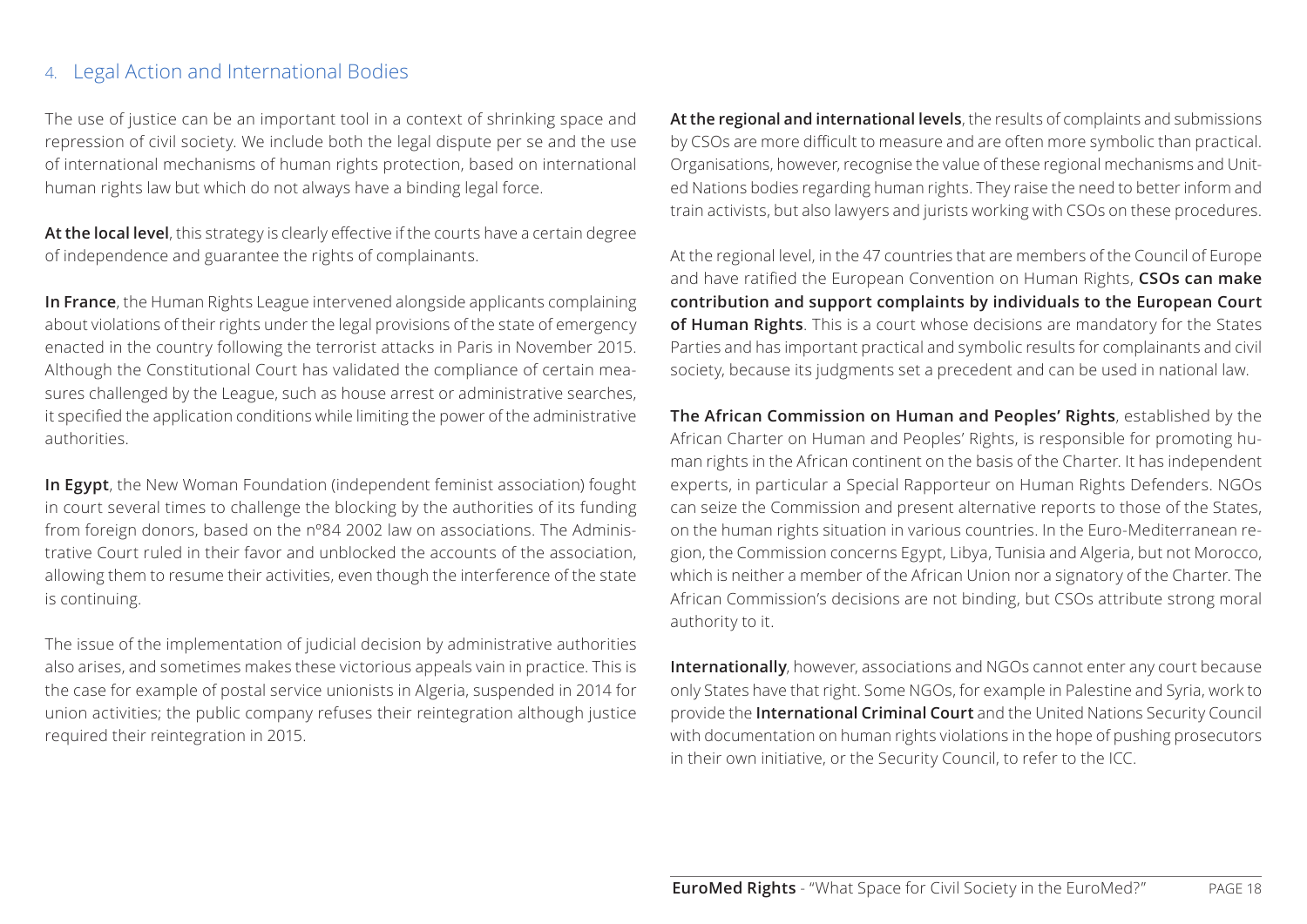In contrast, the **United Nations mechanisms** for monitoring and protection of human rights are increasingly used by civil society organisations. These mechanisms are not binding for the States, but their authority emanates from treaties and conventions ratified by the same States, which hereby agree to implement the recommendations of these bodies. Resolutions and reports adopted by the Human Rights Council, the High Commissioner for Human Rights, the treaty bodies such as the Committee against Torture or the Committee for the elimination of discrimination against women, or the Special rapporteurs on specific themes, have a moral force that is an important point of support for the civil society organisations advocacy work.

### **The Universal Periodic Review (UPR) of the United Nations**

The UPR is an instrument of the UN's Human Rights Council through which all UN member States are reviewed by peers (other States) every four years on the protection and promotion of human rights. States must submit an official report, but civil society is also encouraged to submit its own contributions, which have the same rank as those of States and UN bodies and are published on the official website of the UPR. They may also make oral contributions during the final debate in the Human Rights Council. This therefore provides a unique opportunity for CSOs to make their voices heard and influence the recommendations transmitted to the authorities of a country.

In several countries of the Euro-Mediterranean region, associations, sometimes supported by international NGOs such as the EuroMed Rights network, have begun work building alliances and developing joint reporting to contribute to this review process, in North Africa, Egypt and Syria.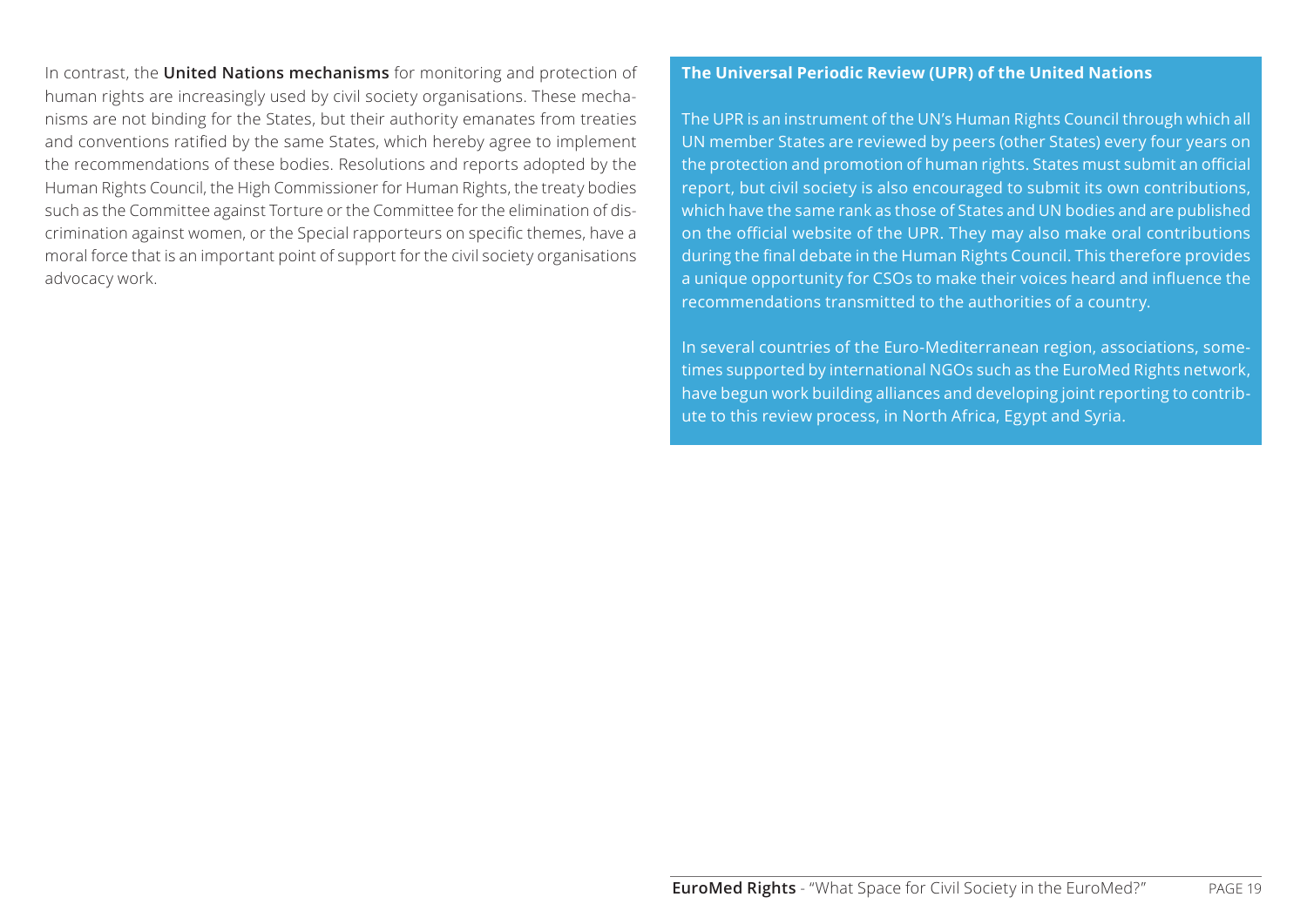## <span id="page-19-0"></span>5. Recommendations and Suggestions for Action

## 1. Recommendations for the European Union

- » The implementation of the new European Neighbourhood Policy (ENP) is an opportunity for the EU and Member States to strengthen the promotion and protection of human rights and the fight against the shrinking space of civil society in their cooperation relationships with partner countries on the Southern shore.
- » As part of the ENP and the discussion of partnership priorities, the EU should systematise the consultation of civil society, on an inclusive and diverse basis (for example by including small organisations, those working in remote areas, women's organisations, those representing minorities etc.), ensuring feedback to CSOs on the results of these consultations and the inclusion of their recommendations in bilateral or regional policies.
- » The EU should continue to apply "human rights conditionality" in the framework of the partnership agreements with countries on the Southern shore; it should particularly establish human rights and civil society promotion and protection indicators, and conduct impact assessments of all cooperation policies before the conclusion and renewal of any trade or other bilateral agreement.
- » In doing so, the EU should especially take into account specific discriminations against female activists and human rights defenders.
- » The EU and its member States must ensure that the development of anti-terrorist policies, on a European level or in cooperation with third countries, systematically include public consultations, guarantee the protection of human rights and fundamental freedoms and deliver impact assessments before any renewal, new directive or policy.
- » Independent civil society should be central to establishing and monitoring dialogue mechanisms at national and regional levels between the EU, governments and civil society on laws and measures affecting the space for civil society, including anti-terrorist measures. Governments should not be part of such mechanisms in places where civil society space is shrinking.
- » The EU and Member States should strive to increase, diversify and simplify access to sustainable financing (in particular structural funding in the context of medium-term programs and partnerships) for organisations of independent civil society in the southern and eastern Mediterranean region.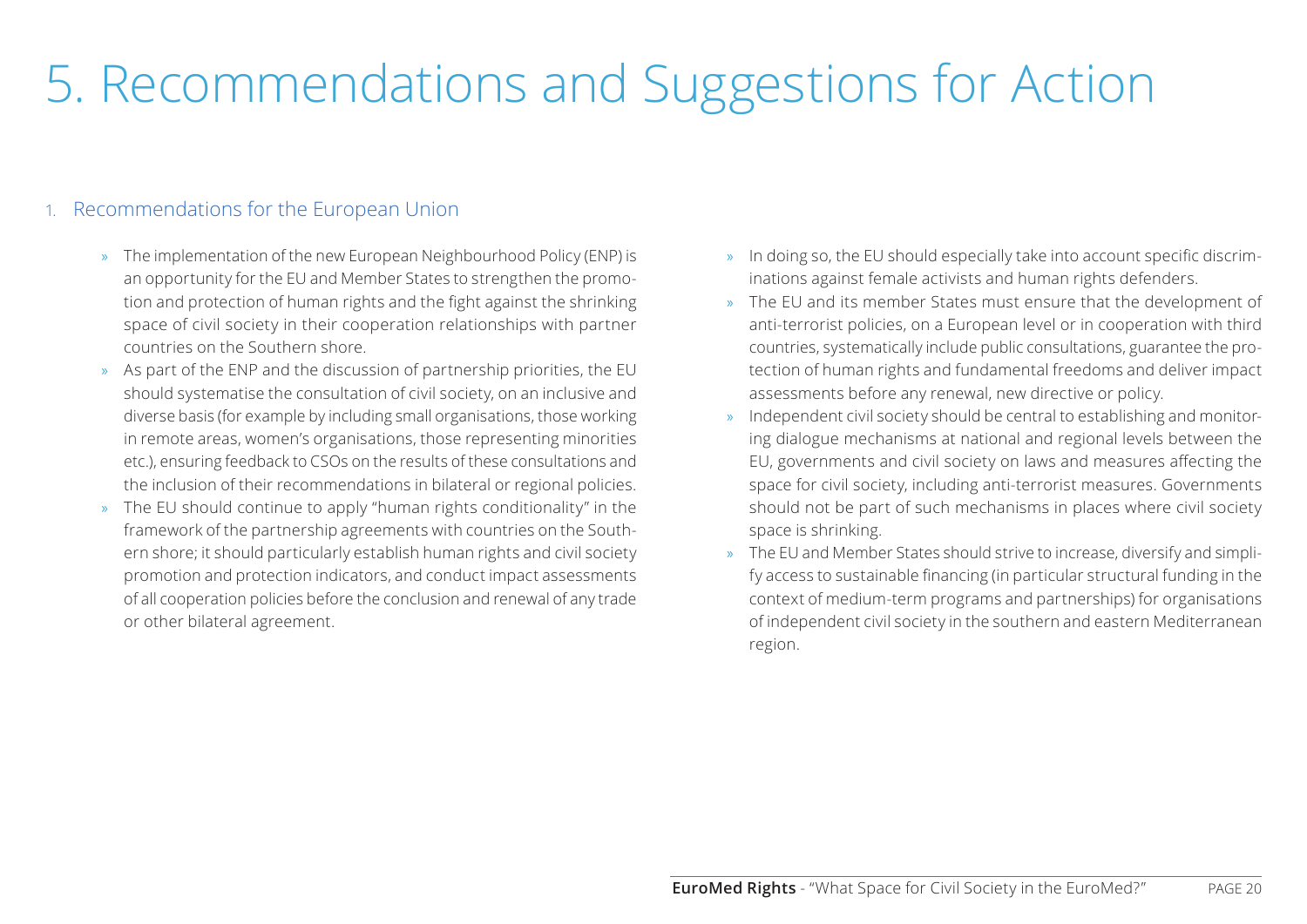## <span id="page-20-0"></span>1. Recommendations for Civil Society

- » Engage in advocacy towards the European institutions, participate in consultations and dialogue in order to work towards the promotion of human rights and protect independent civil society space within the ENP and other EU and Member States cooperation policies with the countries of the Southern and Eastern Mediterranean region.
- » Strengthen bridges between human rights organisations, civil society and citizens in general, to defend the space for CSOs to promote democracy and fight the root causes of extremism and terrorism.
- » Develop South South solidarity between CSOs, strengthen the exchange of experience and good practices, as well as advocacy on a regional level.
- » Strengthen and promote the participation of women within organisations and take into account the specific needs of women and men in the promotion and protection of human rights and the defense of civil society space, in order to promote gender equality as a democratic goal.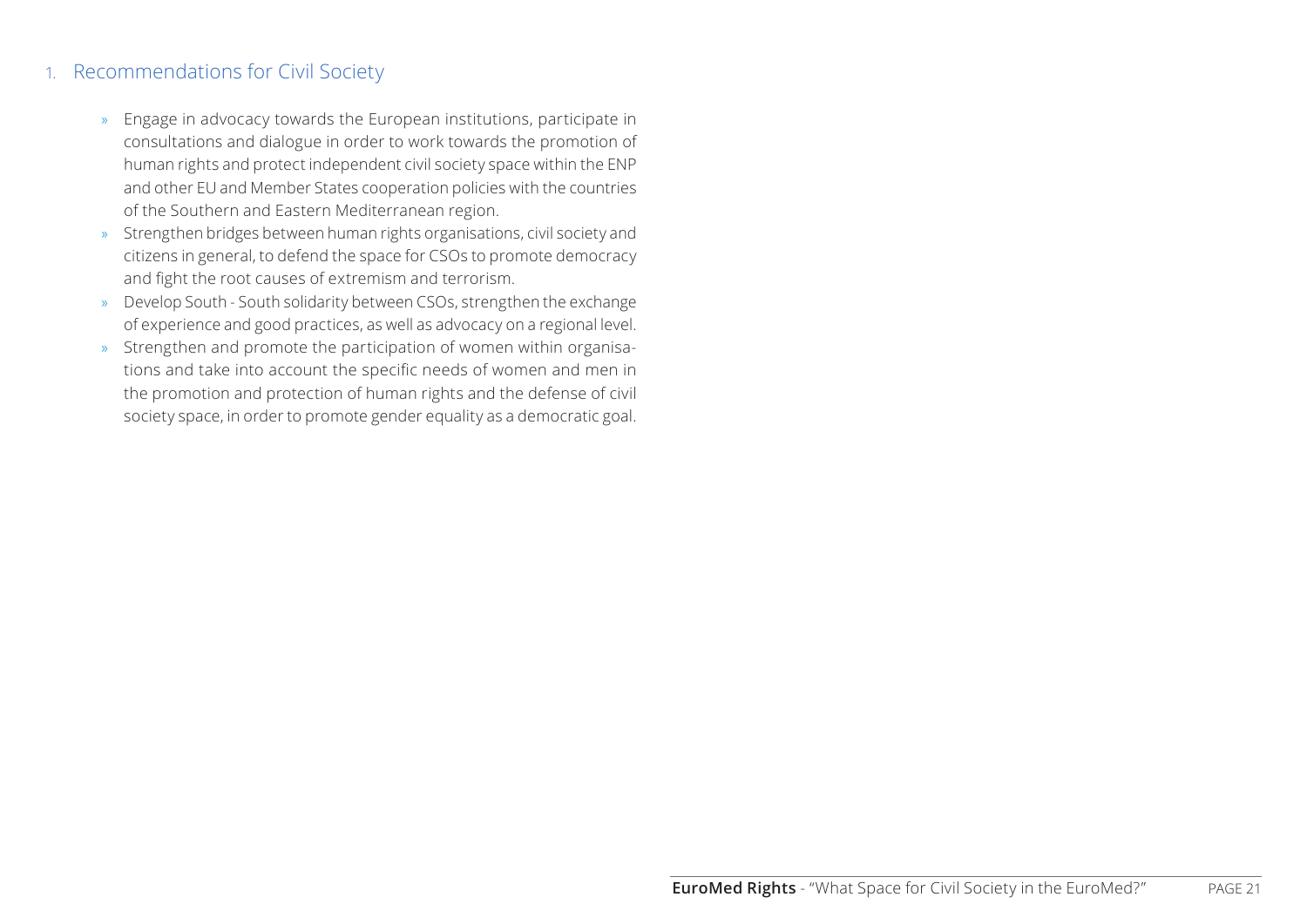# <span id="page-21-0"></span>6. Appendix

## Appendix 1 – List of Organisations Participating in the Seminar

| <b>Organisation</b>                                                        | <b>Country</b>    |
|----------------------------------------------------------------------------|-------------------|
| Coalition of Families of the Disappeared in Algeria - CFDA                 | Algeria           |
| Algerian League for the Defense of Human Rights - LADDH                    | Algeria           |
| National Autonomous Union of Public Administration Personnel - SNAPAP      | Algeria           |
| Andalus Institute Tolerance and Non-Violence Studies                       | Egypt             |
| Cairo Institute for Human Rights Studies - CIHRS                           | Egypt             |
| League for Human Rights - LDH                                              | France            |
| AL HAO                                                                     | Palestine         |
| <b>B'tselem</b>                                                            | Israel            |
| Moroccan Association for Human Rights - AMDH                               | Morocco           |
| Democratic Association of Women of Morocco - ADFM                          | Morocco           |
| Sahrawi Association of Victims of Grave Violations of Human Rights - ASVDH | Western Sahara    |
| Tunisian League of Human Rights - LTDH                                     | Tunisia           |
| Al Bawsala                                                                 | Tunisia           |
| Dawlaty                                                                    | Syria             |
| Solidar                                                                    | Regional (Europe) |
| Norwegian People's Aid                                                     | Norway            |
| Statewatch                                                                 | UK                |
| European Association for the Defense of Human Rights - AEDH                | Regional (Europe) |
| Kvinna Til Kvinna                                                          | Sweden            |
| World Organisation Against Torture - OMCT                                  | International     |
| EuroMed Rights                                                             | International     |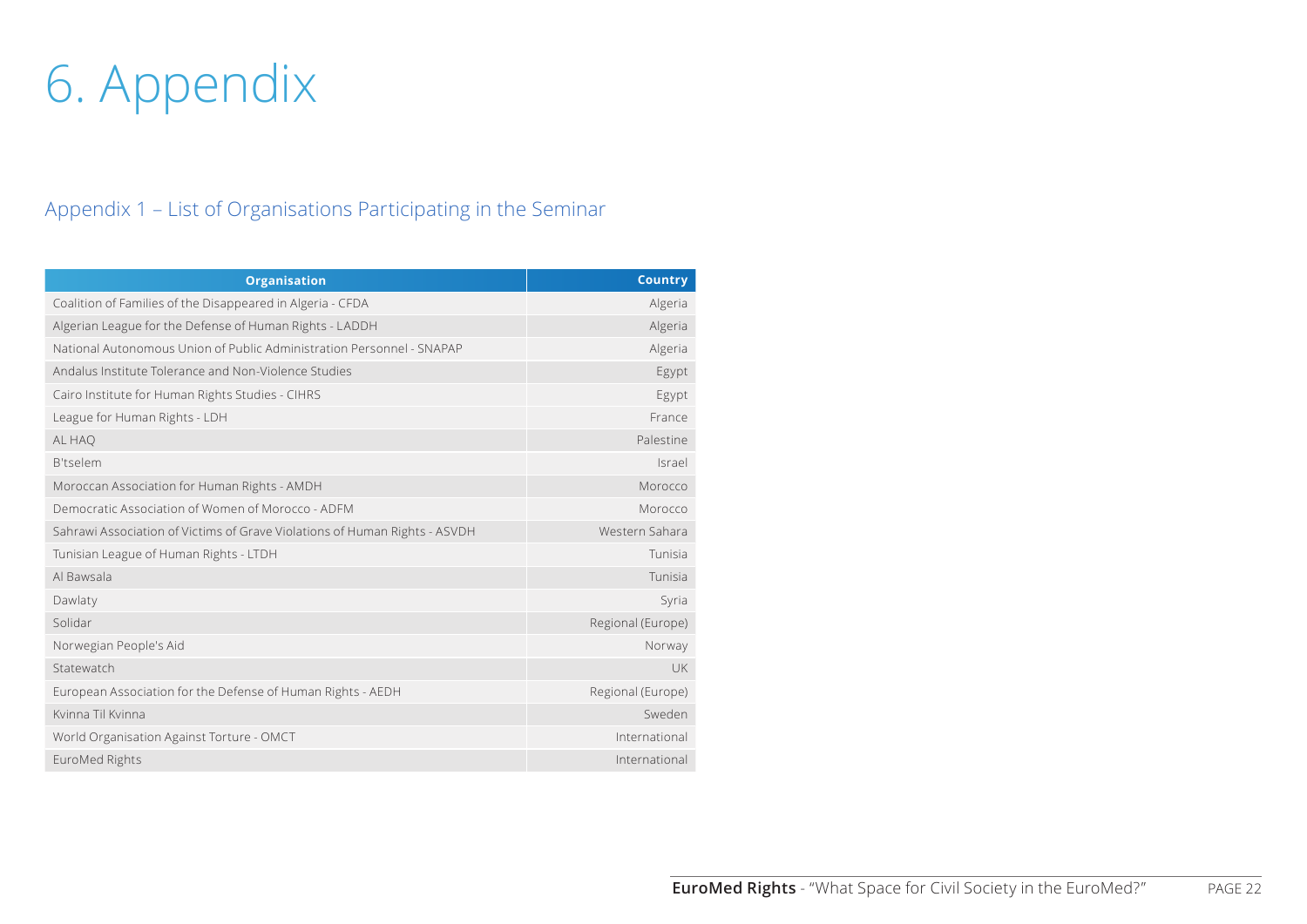## Appendix 2 - Summary of the Experience Exchange Workshops Identification of Obstacles and Violations Incurred by Civil Society

| <b>Law Restrictions</b>                                                                                                         | <b>Restrictions in Practice</b>                                                                                                    | <b>Restrictions from Non-State Actors</b>                                                                           |
|---------------------------------------------------------------------------------------------------------------------------------|------------------------------------------------------------------------------------------------------------------------------------|---------------------------------------------------------------------------------------------------------------------|
| The Constitutions recognise the rights and freedoms, but they are not<br>implemented. This weakens the ability to advocate.     | Attacks by the media, governments and pro-government actors,<br>describing civil society as enemies of security or foreign agents. | Terrorism / violent extremism aimed directly or indirectly towards<br>defenders                                     |
| Restrictions and censorship on the Internet and social networks.                                                                | Arbitrary restrictions from the authorities: non-registration of associ-<br>ations; forbidding meetings and demonstrations.        | Hate speech sometimes used by self-proclaimed "civil society" actors                                                |
| Monitoring and control of foreign sources of CSO funding.                                                                       |                                                                                                                                    | Some civil society organisations are actually used to launder money                                                 |
|                                                                                                                                 | Threats and attacks by non-state actors.                                                                                           | or finance / protect terrorist groups.                                                                              |
| Criminalisation of solidarity and civil disobedience.                                                                           |                                                                                                                                    |                                                                                                                     |
| Very broad definitions of terrorism may target civil society actors.                                                            | Forbidding overseas travelling, restricting movement within the<br>country.                                                        | Political divisions within civil society making it difficult to cooperate<br>and protect CS space and human rights. |
| Restrictions on freedom of association of civil society actors based in<br>other countries as foreigners, refugees or migrants. | Searches on organisation premises and physical attacks.                                                                            |                                                                                                                     |
|                                                                                                                                 | Specific harassment of female activists and human rights defenders.                                                                |                                                                                                                     |
| Exchange of bad practice between governments.                                                                                   |                                                                                                                                    |                                                                                                                     |
| Violations and threats to civil liberties within the EU, despite official                                                       | Self-censorship for safety reasons.                                                                                                |                                                                                                                     |
| statements in favor of human rights.                                                                                            | Restrictions on NGOs and international institutions' access to the                                                                 |                                                                                                                     |
| Corruption and lack of independence of judicial systems.                                                                        | country or specific areas.                                                                                                         |                                                                                                                     |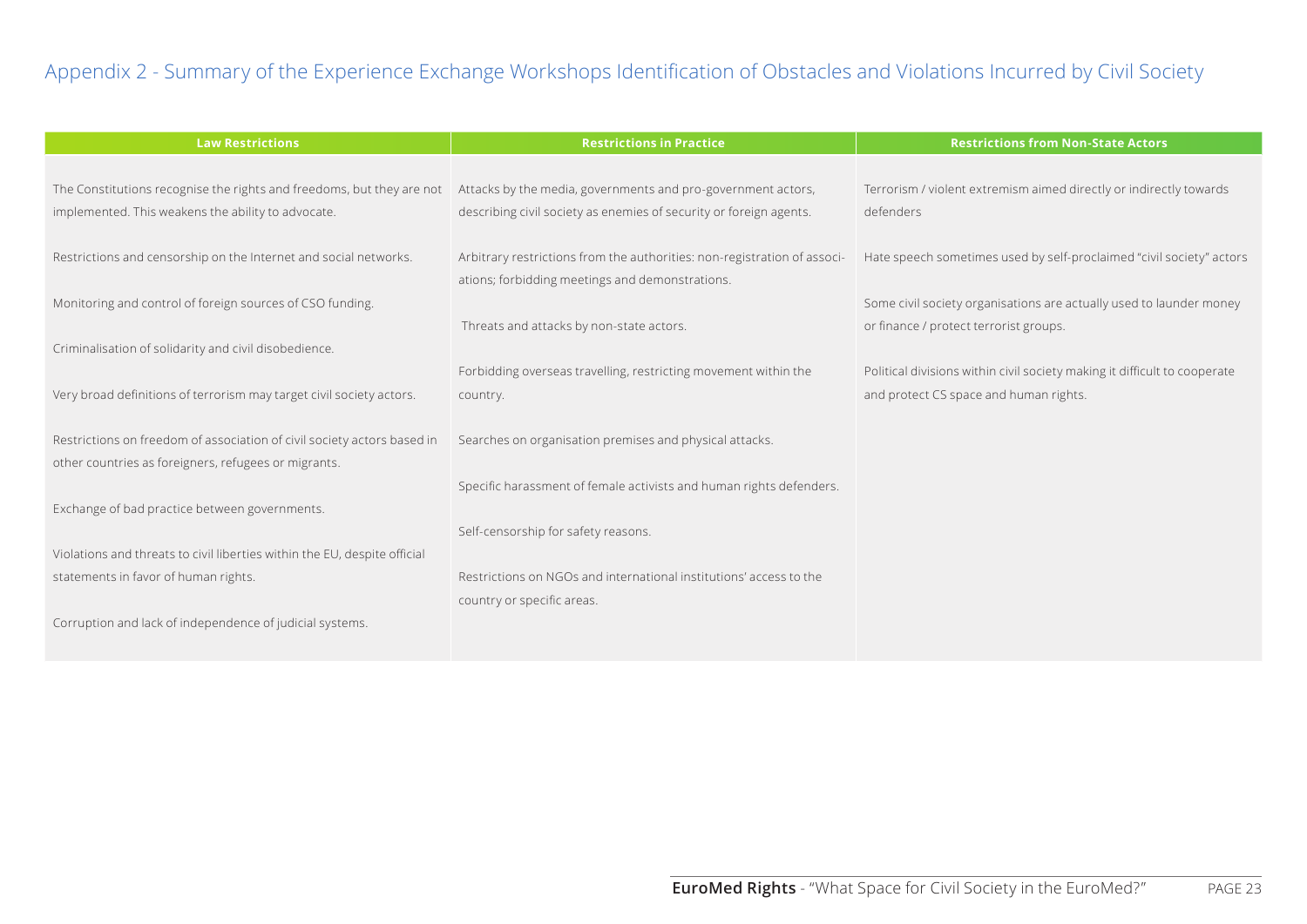## Appendix 3 - Summary of the Experience ExchangeWorkshops Civil Society strategies to Counter the Shrinking Space: Methods Used, Benefits and Limitations

| Advocacy Actions at National Level |  |
|------------------------------------|--|
|------------------------------------|--|

Advocacy when legislation affects civil society.

Advocacy campaigns and media presence to denounce the shrinking space for civil society, with the support of European embassies where possible.

Letters to national authorities.

Advocacy objectives and clear messages; construction of national and international alliances.

| <b>Advantages / Good Practice</b>                 | <b>Limitations</b>                              |
|---------------------------------------------------|-------------------------------------------------|
|                                                   |                                                 |
| Working on proposals for concrete amendments      | Repression and obstacles to CSO limit the scope |
| promotes collective action and shows that CSOs    | for action.                                     |
| are present in the public debate.                 |                                                 |
|                                                   | Environment of fear and hostility against CSOs. |
| Better public impact when engaging public         |                                                 |
| figures.                                          | No dialogue is possible and no response by some |
|                                                   | governments.                                    |
| Using personal contacts within the authorities to |                                                 |
| lever up claims.                                  |                                                 |
|                                                   |                                                 |
| Alliance with MPs because they are closer and     |                                                 |
| have influence in the decision process.           |                                                 |
|                                                   |                                                 |

#### **Advocacy Actions at the International Level**

Advocacy towoards the EU and its member States.

Advocacy missions in Brussels: European Parliament, Member State representations, European External Action Service, Commission etc.

Implementation of EUmonitoring tools related to civil society.

Advocacy with EU delegations in the Southern and Eastern Mediterranean regions.

Joint actions of international and local NGOs, for example letters to the authorities.

Advocacy with international organisations such as the International Labour Organisation (ILO) and United Nations .

| <b>Advantages / Good Practice</b>                  | <b>Limitations</b>                           |
|----------------------------------------------------|----------------------------------------------|
|                                                    |                                              |
| International visibility, which also promotes      | The EU does not want to push some countries, |
| awareness of public opinion.                       | and some delegations are not allied to civil |
|                                                    | society.                                     |
| Solidarity between CSOs and complementarity on     |                                              |
| national / international levels.                   | Interest games between the EU and the Member |
|                                                    | States.                                      |
| The action on an international level has an impact |                                              |
| on a national level.                               | Little monitoring of international advocacy. |
|                                                    |                                              |
| Adoption of urgent resolutions (European Parlia-   | Gap between words and action of European     |
| ment, international organisations).                | authorities.                                 |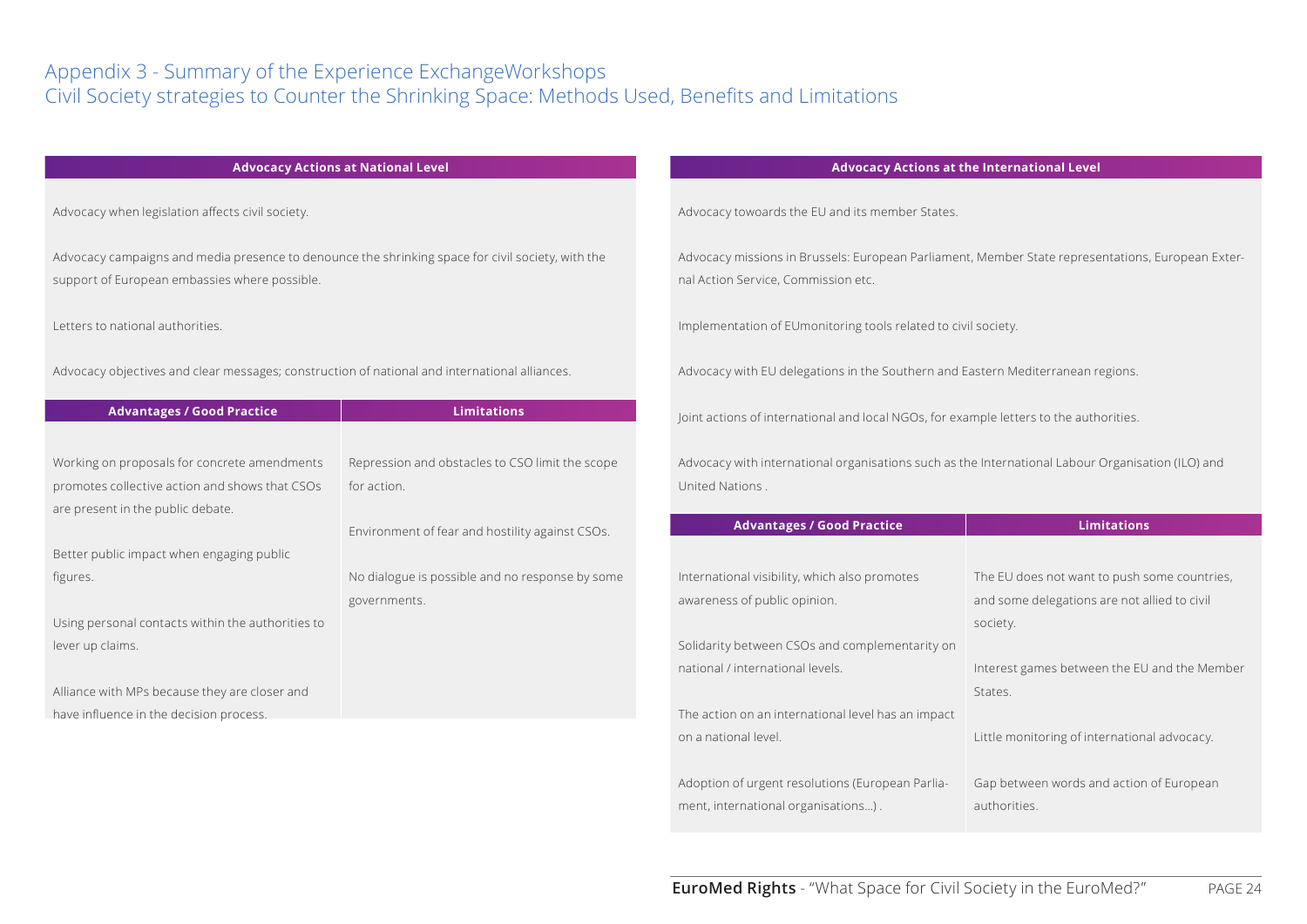#### **Alliance Building Activities between CSOs**

Mapping of existing actors, interests and powers.

Establishment of a common strategy.

Choice of specific issues.

Openness to other actors: media, artists etc.

Openness to international actors and NGOs.

Creating operational coalitions: facilitating the work of other NGOs.

| <b>Advantages / Good Practice</b>                     | <b>Limitations</b>                                 |
|-------------------------------------------------------|----------------------------------------------------|
|                                                       |                                                    |
| The clear identification of actors allows a more      | "Ego" conflicts between actors.                    |
| effective strategy.                                   |                                                    |
|                                                       | Different schedules and political priorities of    |
| The identification of specific topics allows us to be | CSO <sub>S</sub> .                                 |
| more effective.                                       |                                                    |
|                                                       | Differences in priorities between local and inter- |
| Common strategies avoid tension and strengthen        | national NGOs.                                     |
| solidarity among CSOs.                                |                                                    |
|                                                       |                                                    |
| Openness to external actors allows for better         |                                                    |
| distribution of roles and greater involvement.        |                                                    |
|                                                       |                                                    |
| International NGOs may have more resources and        |                                                    |
| contacts.                                             |                                                    |

#### **Awareness Raising and Mobilisation**

Public awareness campaigns on a particular topic

Online and social media campaigns

Campaigns to promote legislative changes

| <b>Advantages / Good Practice</b>                  | <b>Limitations</b>                                       |
|----------------------------------------------------|----------------------------------------------------------|
|                                                    |                                                          |
| Hire experts to prepare memoranda and position     | Limited access to new technologies.                      |
| papers.                                            |                                                          |
|                                                    | Civil society actors are perceived by the public as      |
| Engage MPs and political representatives in public | part of the problem.                                     |
| campaigns.                                         |                                                          |
|                                                    | Travel restrictions imposed on certain militants         |
| Participate in public debates.                     | and activists.                                           |
|                                                    |                                                          |
| Work with other groups and NGOs that face          | CSOs may lose contact with reality when they are         |
| similar problems.                                  | engaged in high-level discussions with govern-<br>ments. |
| Organise press conferences.                        |                                                          |
|                                                    | Little / no answers from authorities.                    |
| Send letters to officials and politicians          |                                                          |
|                                                    |                                                          |
| Support from international actors and NGOs.        |                                                          |
|                                                    |                                                          |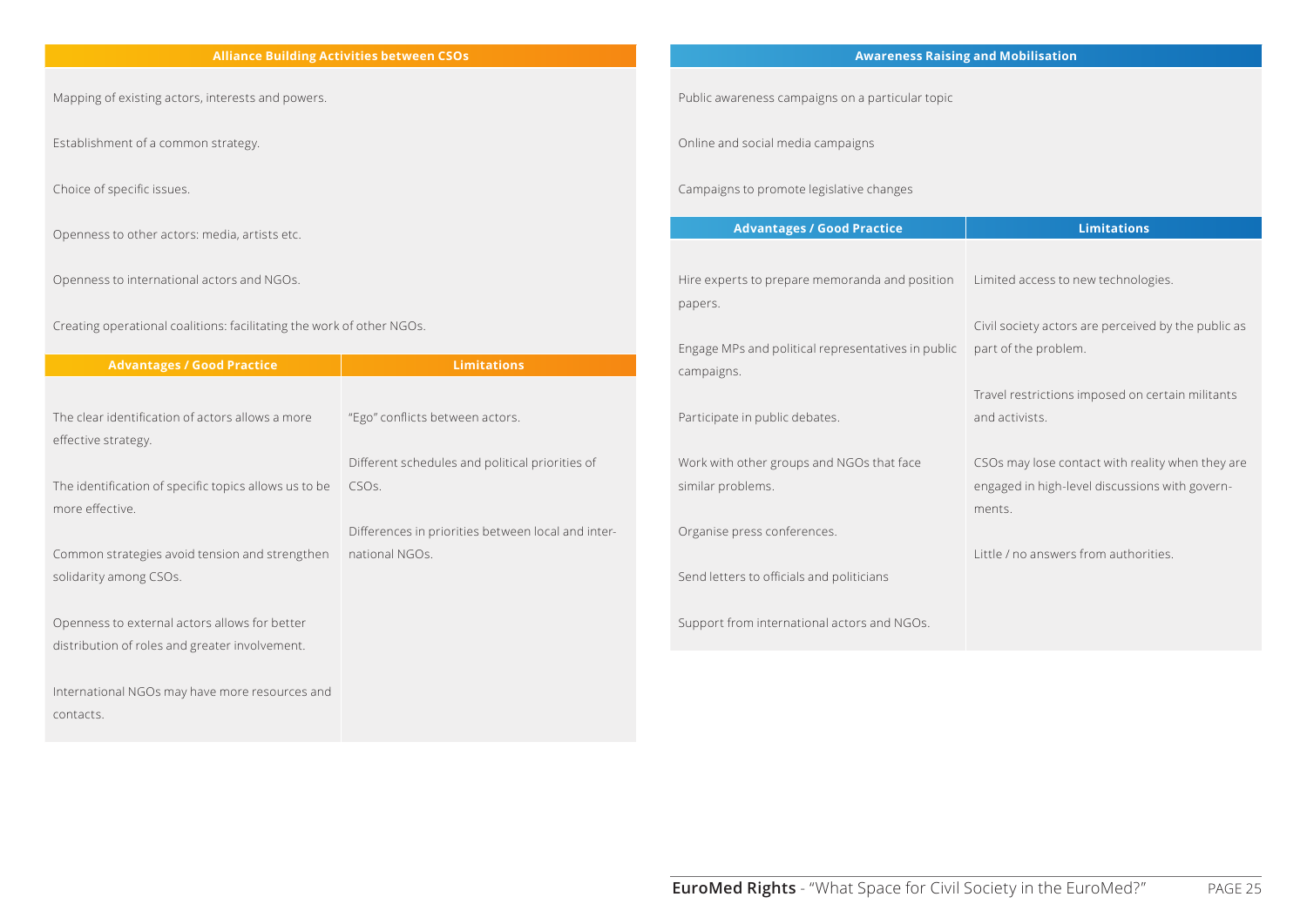#### **Recourse actions to justice and to international Bodies**

Appeal to the Constitutional and Administrative Courts

Appeal to the European Court of Human Rights

Communications, letters, reports to United Nations bodies, the ILO and the African Commission

Train judges and lawyers on the use of conventions, regional and international instruments of human rights protection.

| <b>Advantages / Good Practice</b>                   | <b>Limitations</b>                                 |
|-----------------------------------------------------|----------------------------------------------------|
|                                                     |                                                    |
| In many countries, international conventions have   | The implementation of international conventions    |
| a supra-legislative or supra-constitutional status. | depends on the interpretation and training of      |
|                                                     | judges.                                            |
| Resolutions and Reports of the United Nations       |                                                    |
| and the African Commission on Peoples' Rights       | Lack of binding regional instruments in the south- |
| take a long time but have an important role and     | ern countries                                      |
| moral authority.                                    |                                                    |
|                                                     | Lack of separation of powers and lack of judicial  |
| Some courts or constitutional and administrative    | independence in the southern countries             |
| law judges are independent. Their decisions may     |                                                    |
| be used as jurisprudence.                           | NGOs and HR defenders have to acquire legal        |
|                                                     | status to be able to sue, which is not possible    |
| Despite the shortcomings of regional instruments    | everywhere given the administrative and political  |
| (African Charter, Arab Charter), they remain tools  | barriers                                           |
| which activists and militants must understand.      |                                                    |
|                                                     |                                                    |